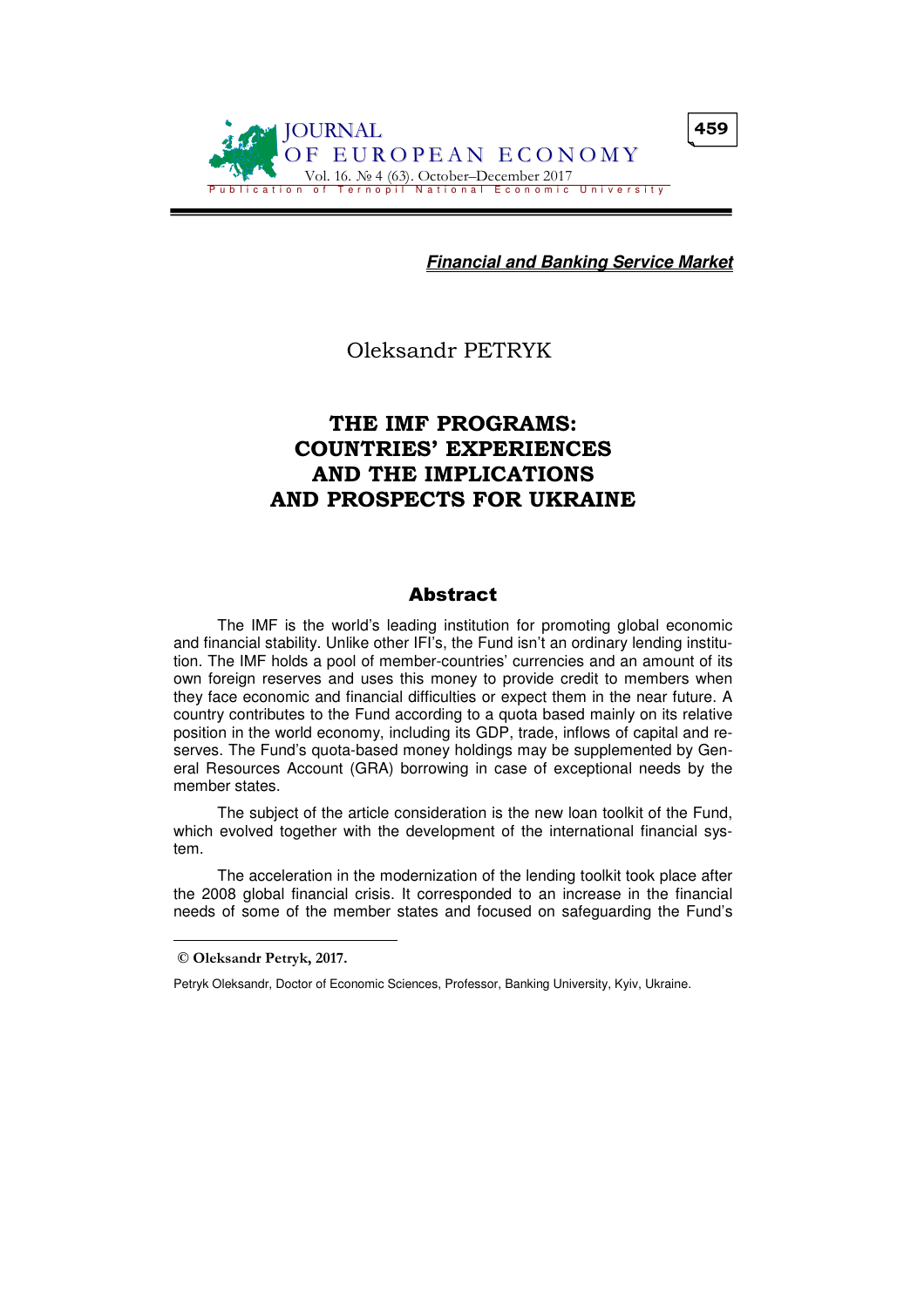resources. With modification of existing lending instruments, such as the Stand-By Arrangements (SBA) and the Extended Fund Facility (EFF), new ones were introduced, including the Flexible Credit Line (FCL), the Precautionary and Liquidity Line (PLL) and Rapid Financing Instruments (RFI).

The IMF also provides loans to a group of poor countries on concessional terms that include zero interest rates, with the goal of promoting sustainable economic growth and reducing poverty in these countries.

The purpose of the article is to formulate the main directions of the necessary structural reforms in Ukraine based on the method of comparative analysis of IMF program results in different countries.

### Key words:

IMF and Ukraine, IMF lending programs, structural reforms, IMF policy, stabilization program Stand-by, Extended Fund Facility (EFF), pension reform, stabilization programs: Ireland, Uruguay, Romania.

**JEL:** F3, F33.

# 1. The main principles of the Fund's crisis programmes

After the crisis the IMF substantially increased financial assistance to its members, in order to help them meet their financial needs, thereby supporting macro-financial stabilization, promoting reforms and supporting market confidence.

Fund-supported programs are at the core of its assistance to troubled countries, helping them avoid counterfactual scenarios, providing financial buffers, strengthening the policy framework and reducing the risk of contagion.

A key lesson of the last crisis: the IMF needed to increase its own financial resources to a level which could be allow it to serve as a catalyst and help members support economic and financial stability, sustainable growth and market confidence.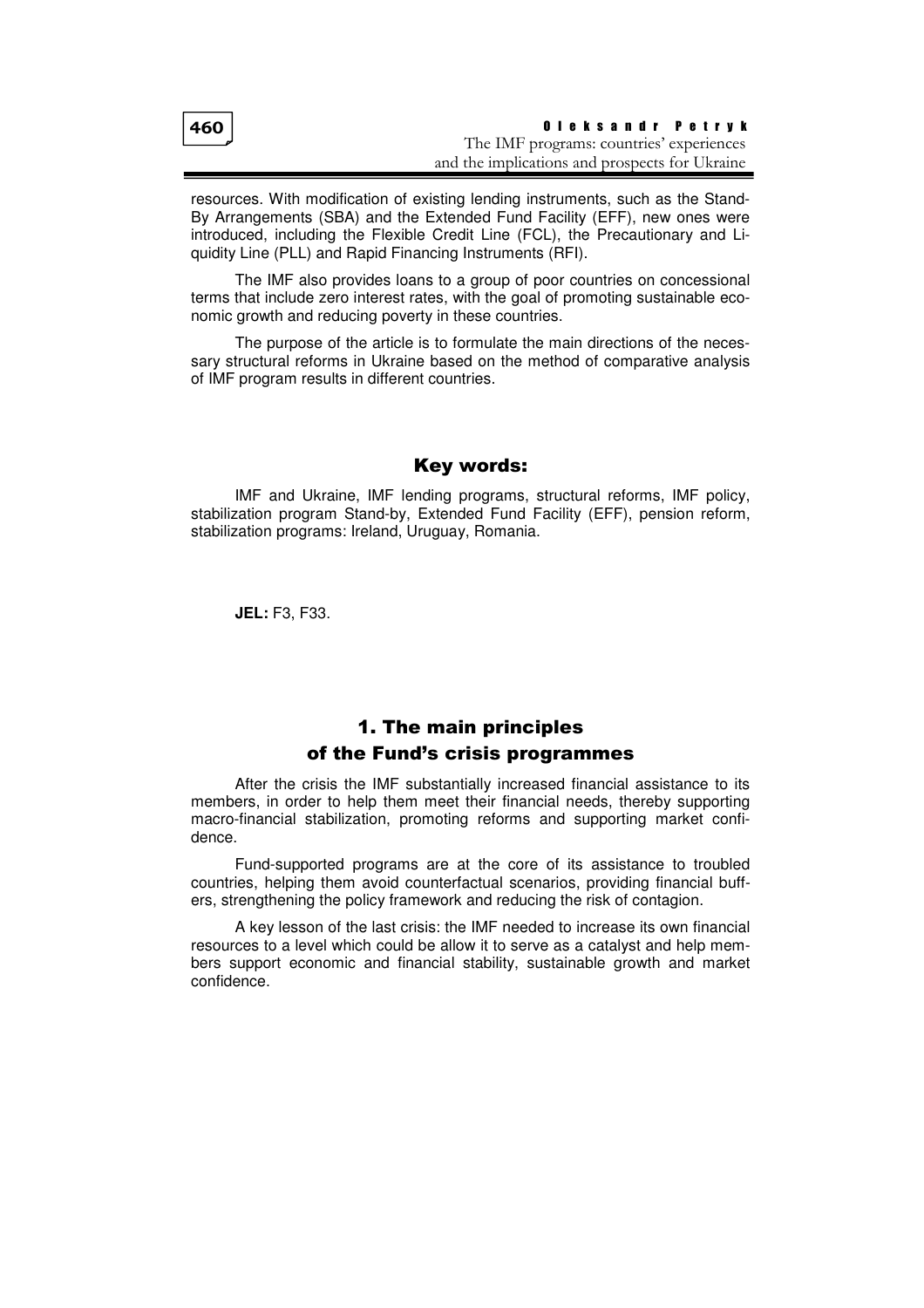The Fourteenth General Review of Quotas doubled the size of the quotas and significantly increased the Fund's lending capacity to meet the borrowing needs of member states during and after the global financial crisis. The implementation of the Fourteenth Review also allowed the Fund to improve its own financial base by reducing the share of temporary resources (Internet resource).

In 2008–2013, during the crisis and in the period following, the Fund approved financial resources support and corresponding instruments of SDR 420 billion, including both precautionary arrangements and arrangements which allowed members to make lending.

Objectives of Fund-supported programs differed according to each country's specific circumstances but also based on common principles. Particularly, external or internal imbalances are removed through domestic and external price adjustments, improvements in competitiveness and productivity by eliminating labor market rigidities and the implementation of institutional, legislative and structural reforms. There are also fiscal adjustments that improve the policy mix, promote debt sustainability, restructure the banking and non-banking sectors and strengthens the financial supervisory and regulatory framework.

As an international regulator the IMF cares about **global-level stability** and tries to help the global economy prevent volatility through spillover effects. Fund-supported programs also help the world as a whole and member states in particular carry out rapid adjustments necessary to cover financial gaps and gain time for **reducing external and internal imbalances**, stabilizing financial system and government finances, enforcing policies and promoting reforms. Not all programs have achieved their final objectives; different countries under the Fund's programs have had different outcomes. While one group of countries adjusted their economies fairly quickly after the start of a program, another group remained exposed to serious vulnerabilities, the need to increase debt limits on the restoration of market access.

Different factors played different roles in different countries. We considered some of them below. Firstly, some programs focused on adjusting external imbalances and currency misalignment. Bigger exchange rate rigidity implied a greater reliance on domestic wage-price adjustments to restore price competitiveness. In practice, however, this is something that is more difficult to achieve due to the rigidity of wage structures and corresponding social tensions. Secondly, programs usually try to reduce fiscal deficits in order to lower the public debt ratio to a sustainable level in the middle term. Where public debt significantly overreaches the risk threshold, the usual recommendation is to restructure it, with private sector serving as a counterpart and in some extreme cases with the involvement of the official sector.

Most of the programs initiated **extensive structural reforms**, which are typically necessary for internal devaluation, the restoring of competitiveness and sustainable economic growth. The main element of structural reforms under cur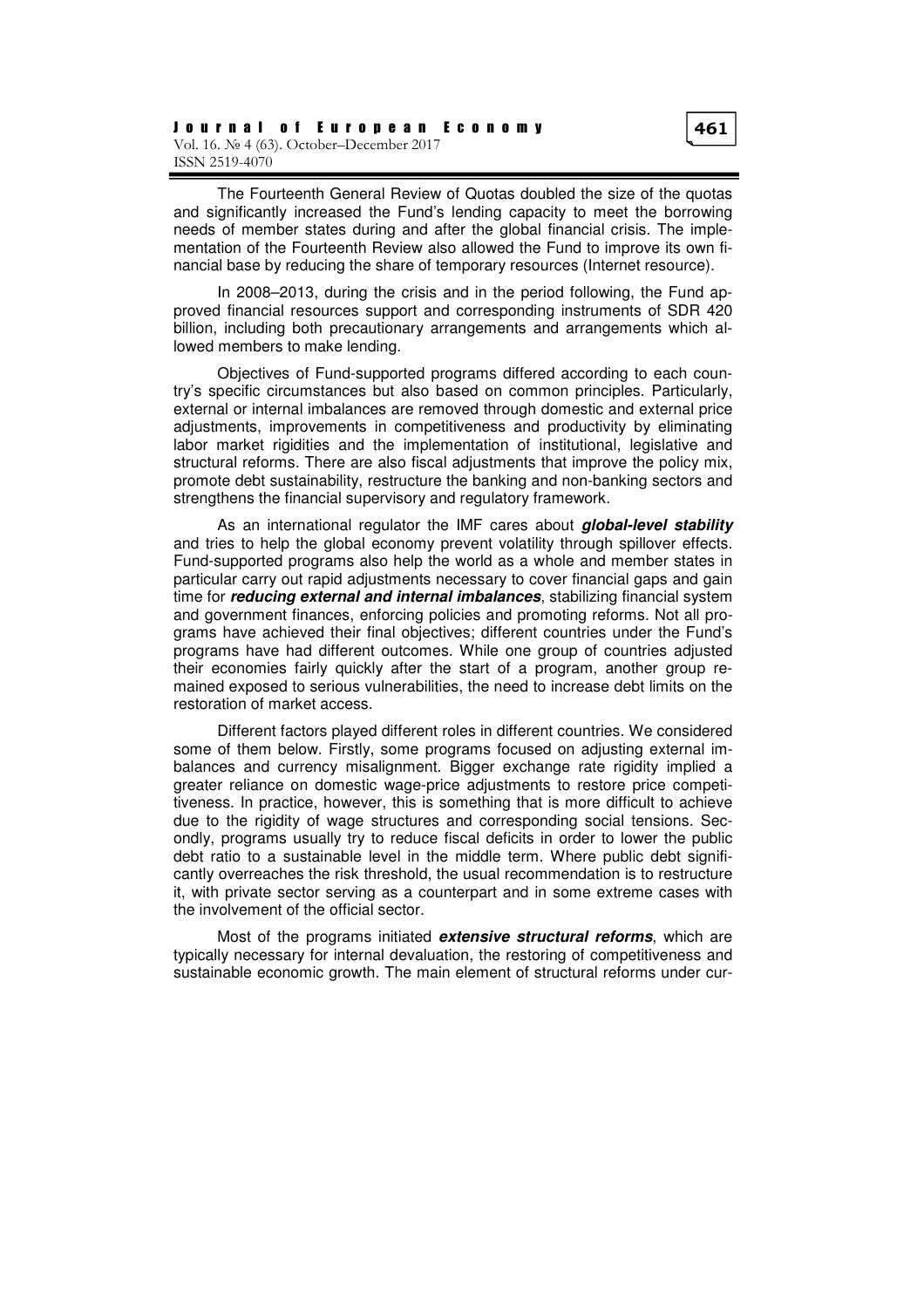rent conditions is improvement of the state institutional framework and state governance. Core issues include anticorruption measures and Anti-Money Laundering (AML). It should be noted that in some cases growth payoffs come from structural reform in the short, medium and long term due to recapitalization processed in the banking sector and real sector modernization and recapitalization.

A crisis usually increases bank balance-sheet risks due to financial and economic factors as well as from a worsening of supervisory arrangements. Progress towards rescuing and recapitalizing troubled financial institutions was relatively slow. Therefore, quick **improvement in the supervision and regulation** of banking and non-banking financial institutions could stabilize balance sheet shocks. It is an important feature of recent IMF programs.

Fund programs usually produce better outcomes when implemented in cooperation with other IFI's, such as the World Bank and the EBRD. The recent experience in the Eurozone showed good results from cooperation, while recognizing that the speed of progress and practices differ in different countries (Crisis Programme Review).

An important element leading to a favorable outcome is **program design, one which** takes into account the main problematic initial conditions, such as a high current account deficit, an overvalued exchange rate, high budget deficits, high public and private debt ratios, a fragile banking system and weak government institutions (Petryk, 2014). Usually, external adjustments depend on external demand, export price dynamics and international exchange rate movements. A correct assessment of the external environment is also a key element of program design. Likewise, it also needs to find the optimal trade-off between a bigbang adjustment and a more gradual implementation that takes into account the benefit-cost in the short and the medium term, as well as the socio-political implications for society. Special cases include programs co-financed through Regional Financial Arrangements (RFA) and with members of currency unions. For example, the Fund closely cooperated with an RFA to bring about debt sustainability control and macroeconomic framework responsibility. As for cooperation with currency unions, effective control over monetary, exchange-rate or financial policies focuses on union-wide institutions rather than any particular country under the program.

Social benefits are, as a rule, protected during a program's implementation. Most of the programs were successful in supporting social benefits spending at existing levels or even increasing it (for example, in the small states of the Caribbean and elsewhere). Eurozone programs, however, showed a moderate decline in private spending-to-GDP ratios, as a result of large fiscal adjustments.

Access to Fund resources depends entirely on a country's situation. The dimensions of IMF financing reflect adjustment challenges, financial developments and access to international financial markets.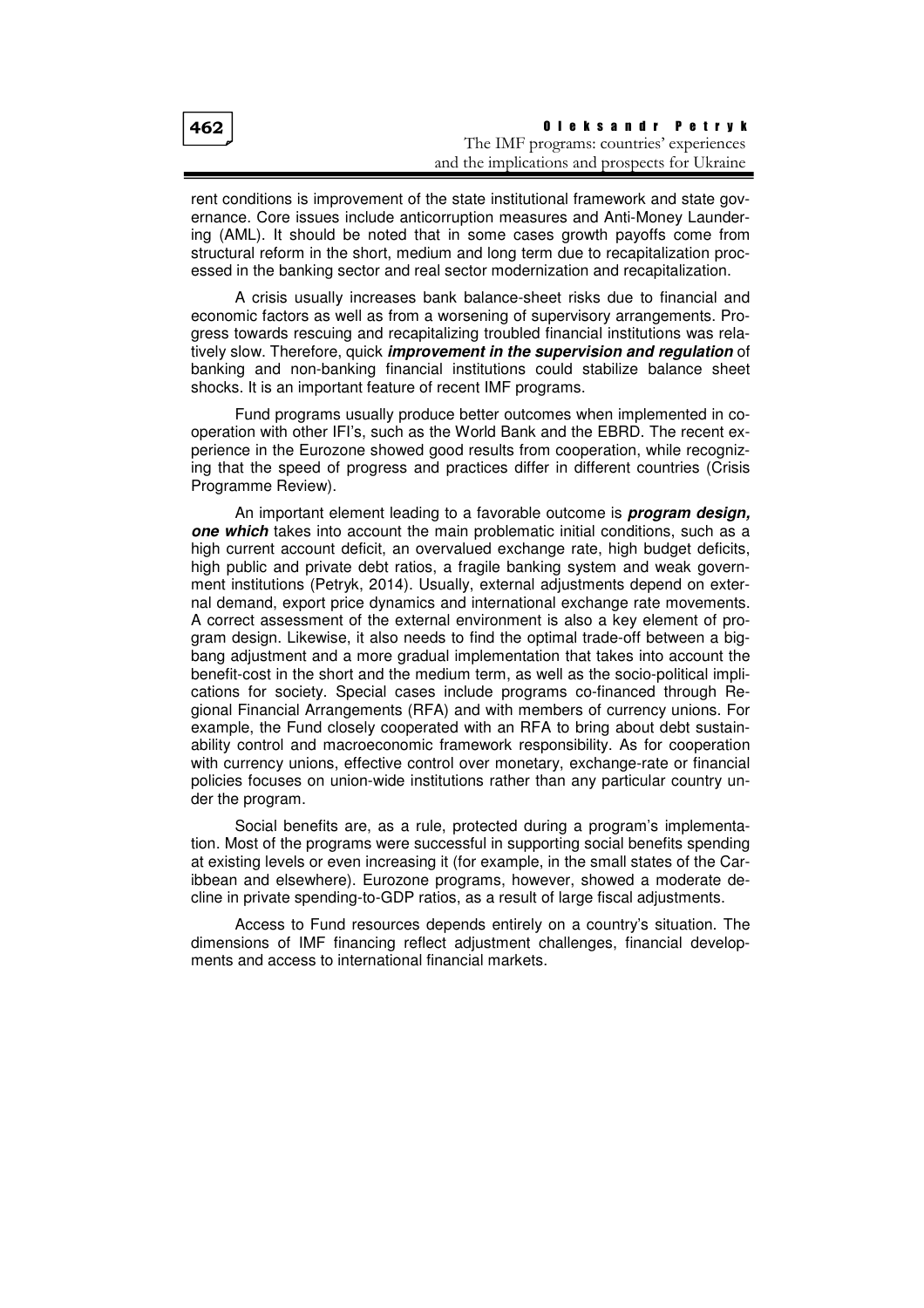## 2. Fund lending toolkit, access policy and conditionality

**The Fund lending toolkit** has developed over time. All decisions as to access to IMF resources are made and confirmed by its Board of Directors. They are based on a formal request from a member state through a Letter of Intent and a Memorandum of Economic and Financial Policy and need to be supported by a Fund staff assessment of the country's situation, for example, its external and fiscal imbalances, policies' response and its capacity to repay.

The time of SBA is usually one-to-two years, but never more than three. The repayment is due 3.25–5 years after disbursement ends. The SBA is flexible, with phasing and front-loaded access, when appropriate (Petryk, Batkovskyi, 2014).

An **Extended Fund Facility (EFF)** addresses medium- and long-term comprehensive reforms for Balance of Payments adjustment, fiscal adjustment and debt sustainability. The usual term is three years, with a maximum extension of one year, if necessary. Repayment is due within 4.5 to ten years of disbursement.

A **Flexible Credit Line (FCL)** provides financial resources to countries with strong fundamentals, appropriate policies and a good track record, to be used for crisis prevention or crisis resolution. The length is 1-2 years and the repurchase period coincides with that of an SBA.

A **Precautionary and Liquidity Line (PLL)** is a loan instrument which also provides money to member countries with sound economic fundamentals, but with vulnerabilities that prevent the implementation of FCL preconditions. A PLL focuses on eliminating the causes of these vulnerabilities, as well as Balance of Payments problems. As a rule, the design of the PLL permits large and front-loaded financing, if the member country has sound fundamentals and a good track record of policy implementation and commits to keep it in the future.

The **Rapid Financing Instrument (RFI)** was created as a low-access financial assistance instrument for member countries that face temporary Balance of Payments imbalances but don't need a complex program. RFA volume is restricted to 50 percent of quota per year and 100 percent of quota in total. The timing of the RFA is the same as under the SBA.

The IMF has evolved its **access policy** to its financial resources over time. This policy mainly tried to find a balance between changes in the demand for financing on the part of member state, especially during crises, and the need to safeguard the Fund's financial resources. Under normal circumstances, the quantitative threshold for loans is determined by a member's quota. Fund access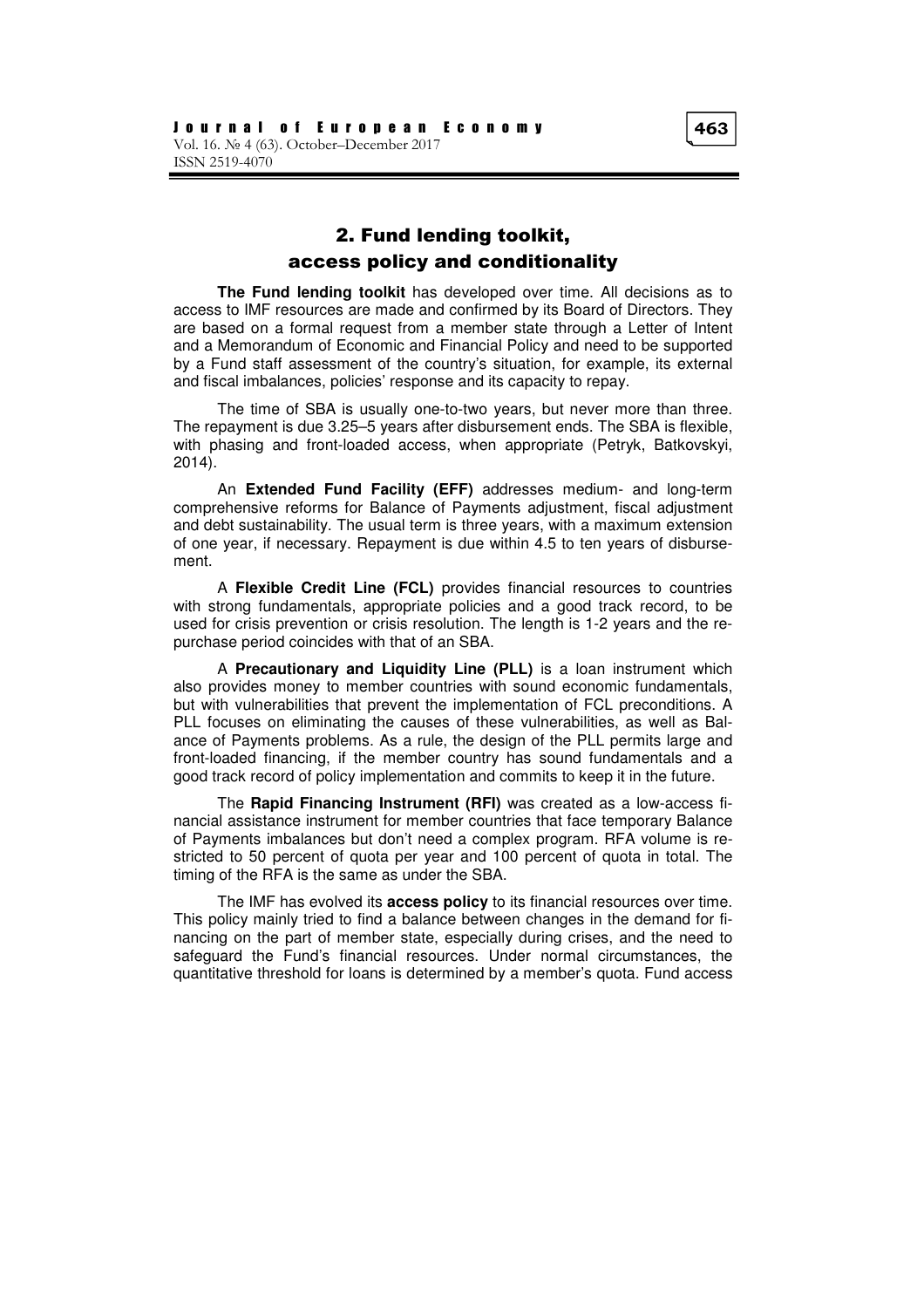policy has developed by taking into consideration stimuli for countries to cooperate at the early stage, in order to prevent balance of payments imbalances and avoid more drastic development.

The principle of exceptional access was developed on the basis of finding a balance between helping members in trouble and the safeguards of the Fund's financial resources. The **four criteria for exceptional access** were defined:

- A balance of payments pressure on the capital account that cannot be met within existing financing limits;
- A high probability that debt will remain sustainable based on a rigorous and systematic analysis;
- Good prospects for regaining private capital market access while IMF resources are outstanding;
- Strong adjustment plans and institutional and political capacity to carry them out.

The **access policy** in every individual case also takes into consideration a country's ability to repay on the basis of policy adjustments (other than Fund financing) and the value of Fund credit outstanding, if necessary.

**Conditionality** is also one of the key elements in the IMF lending toolkit. The set of conditions that apply to loans is what is commonly referred to as Fund conditionality. It helps to achieve program objectives – particularly Balance of Payments adjustment – within a program's period and provides assurances to repay by the borrowing country. Conditionality covers the design of a program, as well as specific tools of monitoring.

Perhaps an even more crucial element for the program's success is **the ownership** of the country-borrower authorities. The ownership concept (Mohsin, Sharma, 2001) is based on the strong foundation of the principal-agent theory and the precept that the agent will do a better job and will achieve the objectives if these objectives coincide with those of the principal. Otherwise, due to asymmetric information, the agent might tend to pursue his own interests rather than those of the principal. Implicitly, the ownership concept of the Fund programs refers to a situation when the policy content of the program is similar to what the authorities would choose absent Fund participation. In other words, a country's authorities «own» the program if they share its spirit and really want to achieve the program objectives, rather than formally implement items in their letter of intent.

The Fund also has developed a complex system for doing assessments of financial programs by member countries (Goldsbrough, 2015). The two main pillars of the country self-evaluations system: **Ex-post assessments (EPAs) of Longer-Term Program Engagements (LTPEs)** and Ex-**Post Evaluations**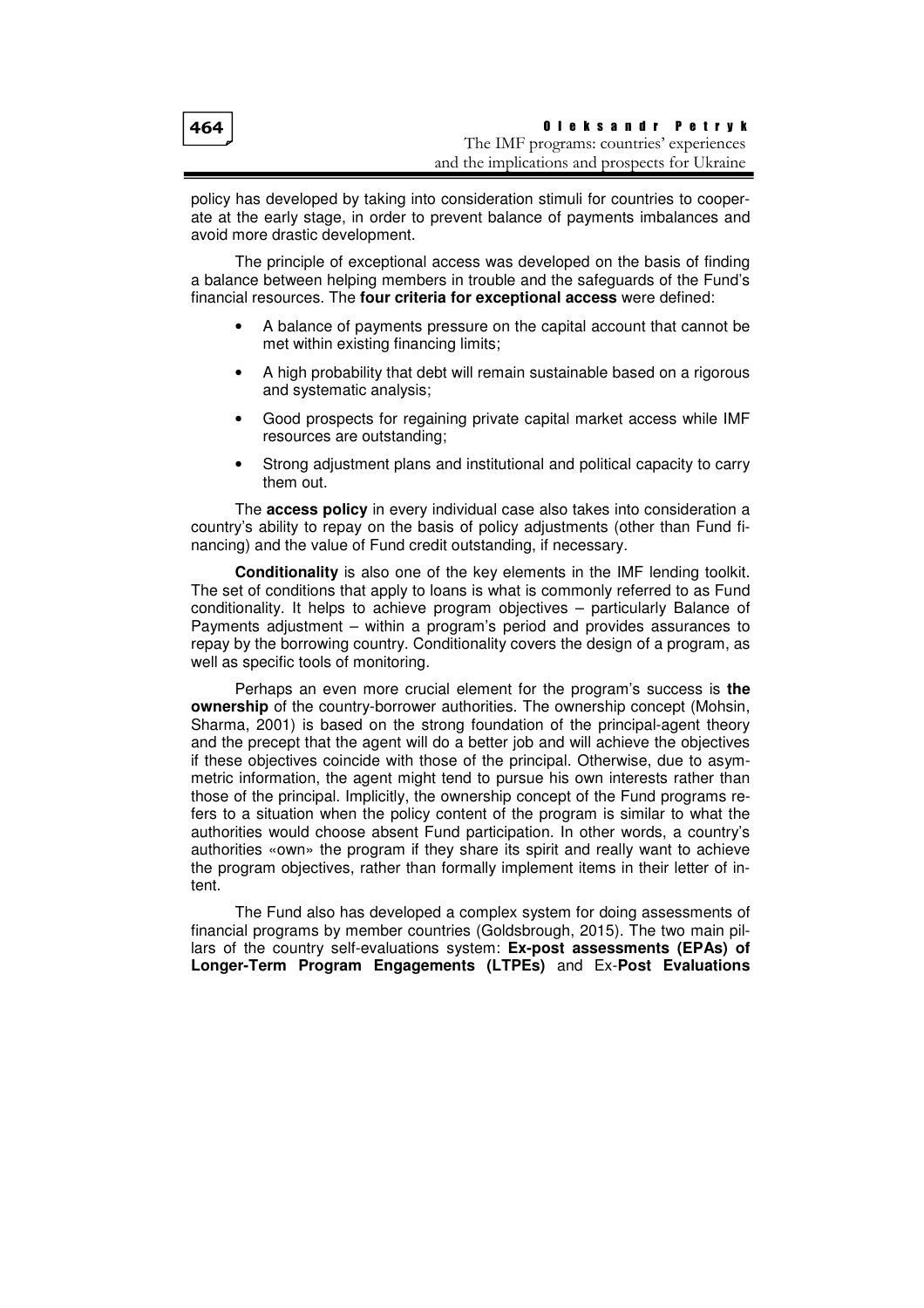**(EPEs) of Exceptional Access Arrangements.** Although detailed objectives of these approaches differ, they both follow similar procedures in evaluating program design, the Fund's engagement effectiveness, the authorities' ownership in the program and lessons from its outcome.

In 2002 the Board of Directors, during its discussion of Access Policy in Capital Account Crises, approved the EPE, which determines the consistency of programs with Fund policies and program review (IMF Financial Operations). This review must provide clear answers to the following questions: (i) were the macroeconomic strategy, program design and financing appropriate to the challenges faced by the member in line with Fund policy, including exceptional access policy?; and (ii) did outcomes meet program objectives? As part of question (i), EPEs were expected to assess the justification for exceptional access, especially with regard to four criteria (exceptional balance of payment pressures, debt sustainability assessment, reassessing capital markets and prospects for success in view of shortcomings or risks).

Some specific measures, including new procedures to strengthen the Fund's «due diligence» for countries with LTPE through systematic ex post assessments, were endorsed by the Board of Directors in 2003. EPAs are expected to provide «an analysis of the economic problems facing the country, a critical and frank review of progress during the period of Fund-supported programs and a forward-looking assessment that takes into account lessons learned and presents a strategy for future Fund engagement». (Goldsbrough, 2015).

Each country evaluation report is focused on quality assessment and taking into consideration criteria such as: (1) the rationale for IMF program involvement; (2) program design; (3) effectiveness of IMF involvement, including the appropriateness of conditionality; (4) forward-looking strategy; and (5) overall judgment on the report, including the extent to which it identifies clear lessons. In order to maximize the scope for comparisons, the criteria have been designed so that most are applicable to both EPAs and EPEs, but some are applicable to only one type of report, reflecting mandates in their respective guidelines. For example, only EPA reports are assessed on how well they investigate the reasons for LTPE and the impact of such engagement on domestic institutions; only EPEs are assessed on how well they investigate the justification for exceptional access and the role of the IMF in managing the crisis.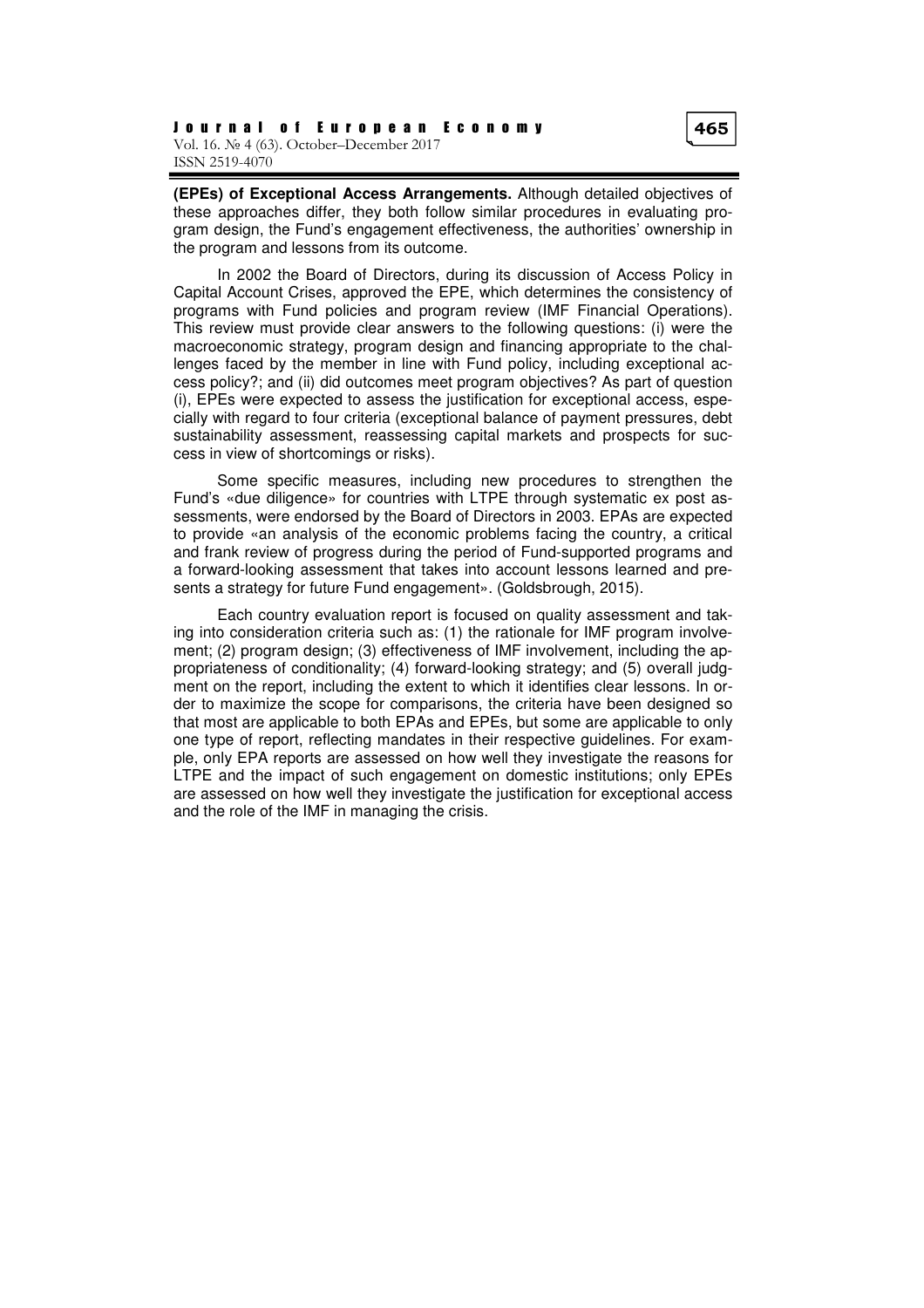O l e k s a n d r P e t r y k The IMF programs: countries' experiences and the implications and prospects for Ukraine

## 3. The Fund's policy evolution

From time to time the world takes a precise look at the Fund. In the past, during the Mexican and Asian crises, some economists strongly criticized the Fund for bad foresight, as well as for severe fiscal and monetary contractions during Fund programs, which undermined economic growth. Particularly, Jeffrey Sachs (Sachs, 1997), Joseph Stiglitz (Stiglitz, 2002) and others criticized the Fund for «market fundamentalism». Stiglitz accused the IMF of being driven by a belief in the perfection of the markets and the imperfection of governments.

The past two decades have been really challenging for the Fund, a period of rapid globalization and drastic changes world economy and financial markets. As a consequence, the Fund has made important and far-reaching adjustments and in its policies. Although the Fund's objective– international financial stability – remains the same, its approaches and policy tools are changing drastically in the context of the modern global economy. As a leading international financial institution, the Fund constantly re-evaluates its own policies and thinking in light of new developments.

The Fund now focus more on maintaining a credible medium-term fiscal framework for member states, one that provides confidence for the markets that public debt could be repaid without very high inflation.

The IMF also looks more carefully at capital flows, especially when high inflow could provoke domestic credit booms and financial instability and expose a country to financial risk when the direction of the flow is reversed.

Another important lesson for the Fund's approach is the inextricable link between financial (and especially banking sector) and macroeconomic stability and sustainable growth. Usually banks grow bigger and use other sophisticated financial instruments and need more diversification against risks. In this connection banking regulation and prudential supervision are crucial in the Fund's program.

For the Fund it is now more important to prevent the emergence of crises rather than effectively resolve them later. The Fund analyses of a country's economic prospects and possible risks is available to its authorities, so that they make economic policy changes and avoid potential weaknesses in implementation.

Economic research and an international statistic database are an evermore important part of the Fund's functions. The Fund's surveillance work gives it a unique cross-country perspective. It is the one institution that has access to relevant information about national economic data and policies.

The Fund's active functions – surveillance, research, technical assistance and financial support – have a common goal: to deliver economic and financial stability and lay the basis for sustained growth for all member states.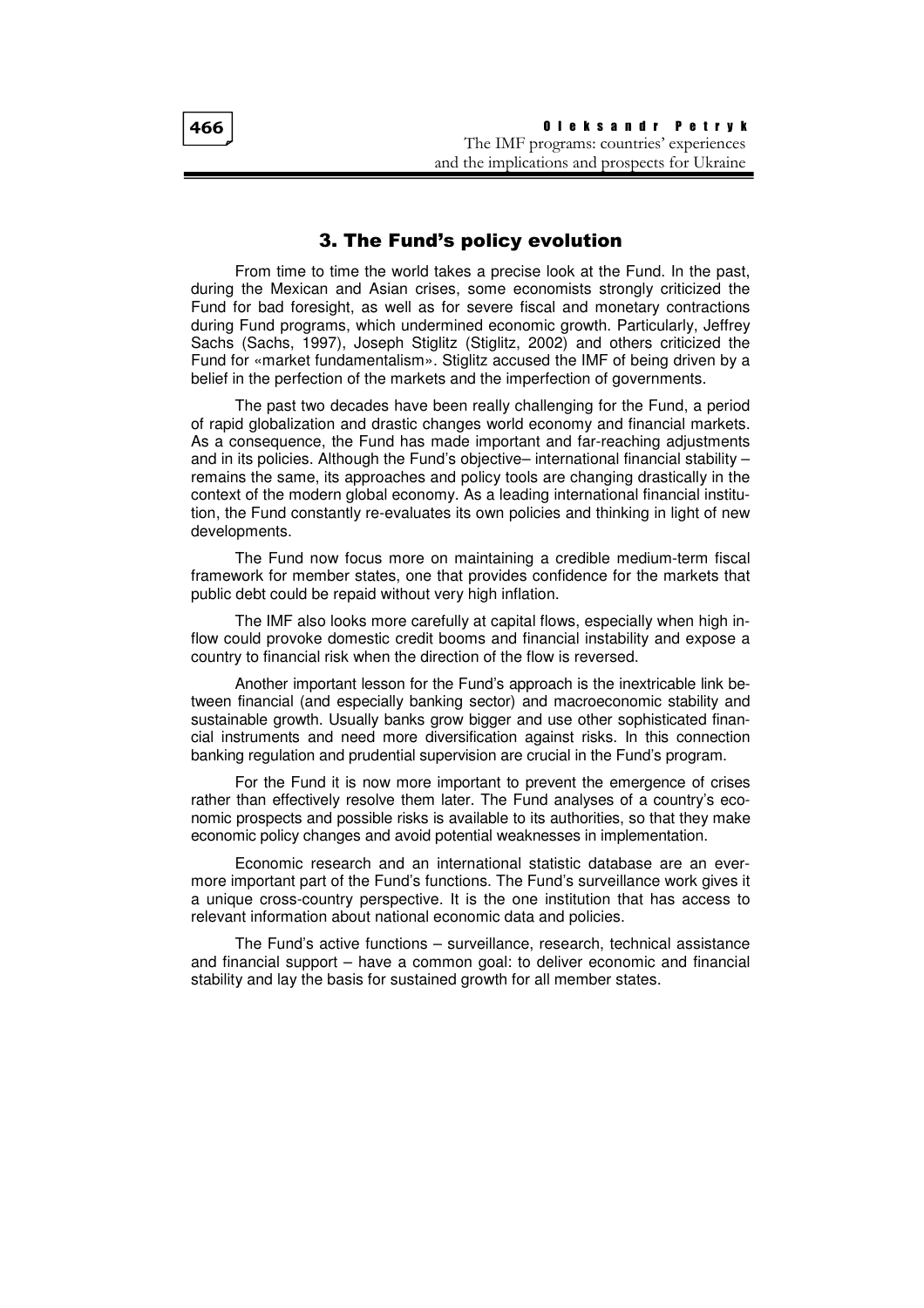# 4. Countries' experience under the Fund's programs

Some programs are successful, well designed and achieve all their objectives; others are not and do not. We shall consider some of the latter.

#### Ireland

**In 2008** Ireland faced the deepest economic crisis in its recent history. The problems of low growth, doubts about fiscal sustainability and a fragile banking sector were feeding on each other, undermining confidence.

Ireland had a long history of exceptionally strong performances. Real GDP growth averaged around 5 percent and employment increased strongly for several decades prior to 2000, as it benefited from a successful integration into the world economy. High inflows of FDI triggered growth in exports, which expanded to more than 100 percent of GDP. Entry to the Eurozone triggered a drop in interest rates; as a consequence, the economy boomed, supported by a large credit expansion and a rise in property prices due to the wealth effect. Rising wages and prices depressed Ireland's competitiveness, leading the current account from a balance in 2000 to deficits (6 percent of GDP in 2008). Credit to the private sector expanded by 20 percent per annum during 2002–07 and total assets of domestic banks reached exceeded 520 percent of GDP by 2008.

The global crisis of 2008 hit the Irish banking sector especially hard. Its difficulties and the bursting of the real estate bubble took their toll on the broader economy. Real GDP contracted nearly 10 percent in 2008–10, led by a 40 percent collapse in investment, in particular in construction.

As the banking crisis escalated, liquidity support provided by the Euro system increased sharply.

The initial crisis response proved insufficient to stabilize the economy: the Irish authorities requested a Fund-supported program in late 2010.

In support of an Irish adjustment program and in parallel with Ireland's European partners, the IMF provided an EFF arrangement with exceptional access of SDR 19.466 billion (2,321.8 percent of quota), covering the period from December 2010 to December 2013. As part of a broader financing package, the program focused on addressing the banking crisis, in order to break the adverse feedback loop between banks, the sovereign sector and the real sector. Fiscal targets were calibrated so as not to unduly undermine growth, while ensuring progress toward fiscal sustainability over the medium term. The program risks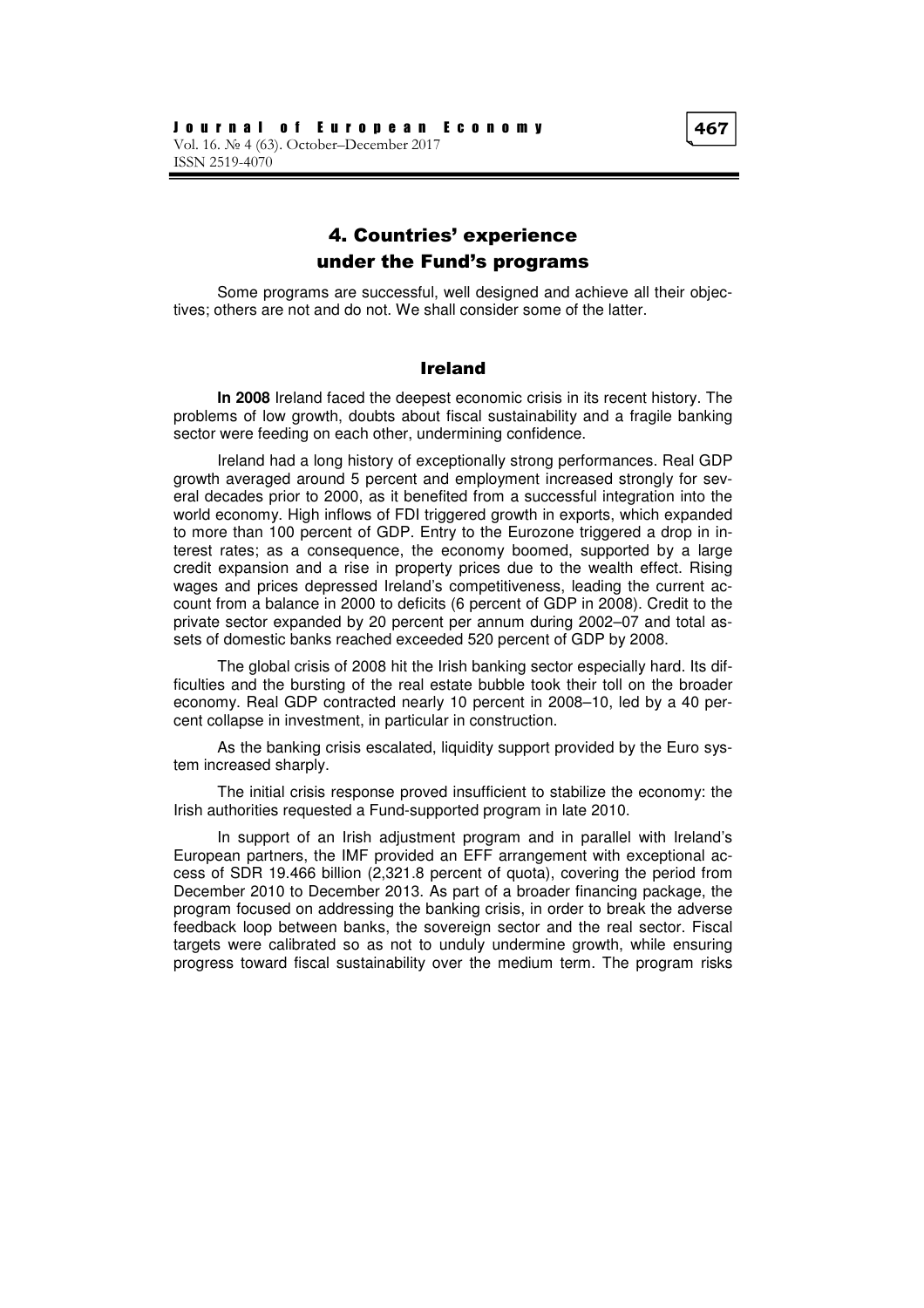were regarded as high. A large amount of external financing was a key element of the crisis response.

The access request to an extended arrangement was justified by a large and medium- term BoP need and included a buffer to manage financial sector risks.

At the time of the EFF approval, staff argued  $-$  and the Board agreed  $$ that all four criteria for exceptional access were met (electronic resource).

**Program implementation was very effective.** The EFF arrangement was successful in stabilizing the financial sector, reducing its size and containing systemic risks. The public debt and deficit developments were also broadly as anticipated. Low-cost market access for the sovereign was regained by the end of the program period, benefitting also from actions at the wider euro area level. However, unemployment remained high and domestic demand was lower than programmed, amid an external environment that was much more challenging than originally projected. As was anticipated to some extent at the outset, substantial further efforts are needed in the post-program period to reduce significant remaining vulnerabilities, in particular in the fiscal area and the banking sector.

Despite some problems, such as high unemployment and debt, which were not completely solved during the program period, program outcome was considered a success. The main program objectives had been met and the Irish economy regained financial stability. Ireland is also on track to maintain its high growth record during the post-program period.

The lessons learned from Ireland's cooperation with the Fund under the EFF are drawn to a good extent from what worked well and the factors that contributed to Ireland's very strong performance vis-à-vis program objectives. However, it's necessary to point out that not all of these lessons are simply adaptable to other Fund program cases; as always; country-specific circumstances need to be considered carefully. In particular, Ireland's relatively strong capacity and (in most areas) robust institutions are likely to make some lessons less applicable to the typical SBA/EFF arrangement, where constraints in these areas tend to be more prevalent.

Key lessons to be learned from the Ireland program:

- **Authorities' ownership**. The EFF arrangement supported for the most part a home-grown policy program; in Ireland, implementation was already underway before the Fund-supported program commenced. Wide political commitment made for a more effective policy response and reform implementation.
- **In a banking crisis**, strong actions upfront– credible asset quality and liquidity assessments and a well-capitalized banking system  $-$  are critical. The asset quality and liquidity reviews, designed by Irish au-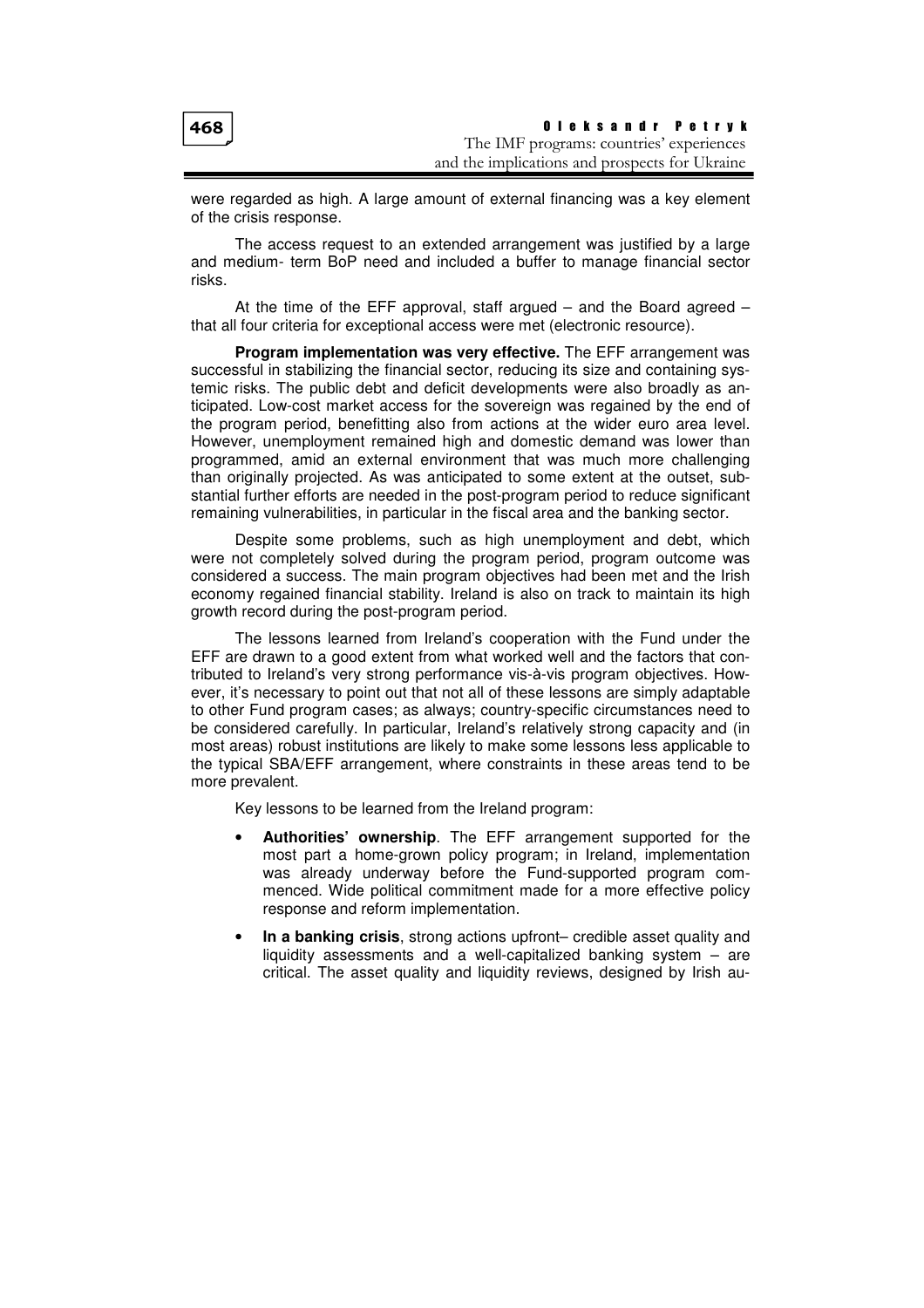thorities in close cooperation with the Troika team and with experienced private sector involvement, established early on credibility with market participants.

- **Set realistic targets and meet them.** While always an important objective, meeting program targets is particularly relevant for re-assuring private capital markets. Consistently implementing its commitments allowed Ireland early on to separate itself from other program countries in the euro area. Establishing a realistic but conservative macroeconomic framework was also critical in this regard.
- **Focus conditionality on key challenges.** The program design with regard to conditionality should focus on the main challenges facing the economy (in Ireland's case, the financial sector and selected fiscal issues) and the setting of priorities as to measures and reforms.
- **Communicate effectively.** While technical expertise is vital for the right diagnosis and in identifying the appropriate policy response, communicating the strategy is also crucial. Public understanding of program objectives and society support are necessary for program success.

#### Uruguay

After the deep South American regional crisis of 2002, which was triggered by Argentina's crisis and default, Uruguayan authorities asked for two SBA programs from the Fund back-to-back and started a series of reforms, with the goal of building a stronger and more resilient economy. During the first program, in 2002-2005, authorities focused on economic and financial stabilization to overcome the consequences of the crisis (electronic resource). They made essential progress towards stabilizing the banking system, as well as fiscal and debt position stabilization and the restoration of strong economic growth. GDP growth was 12 percent in 2004 and 6 percent in 2005. The international community supported these efforts and provided large financing relative to Uruguay's economy during the first SBA.

A second three-year SBA was approved in mid-2005, aiming to improve upon the progress of the preceding program. In the middle of the second SBA term Uruguay made considerable progress, further stabilizing its banking system, improving its external position more than expected, implementing structural reforms and strengthening the economy.

In November 2006 Uruguay's authorities decided that they would shortly repay all outstanding obligations to the Fund and cancel the current SBA. Full repayment of SDR 727 million (US\$1.1 billion) was made on November 30, 2006, shortly after the completion of the fifth and sixth reviews; furthermore, they an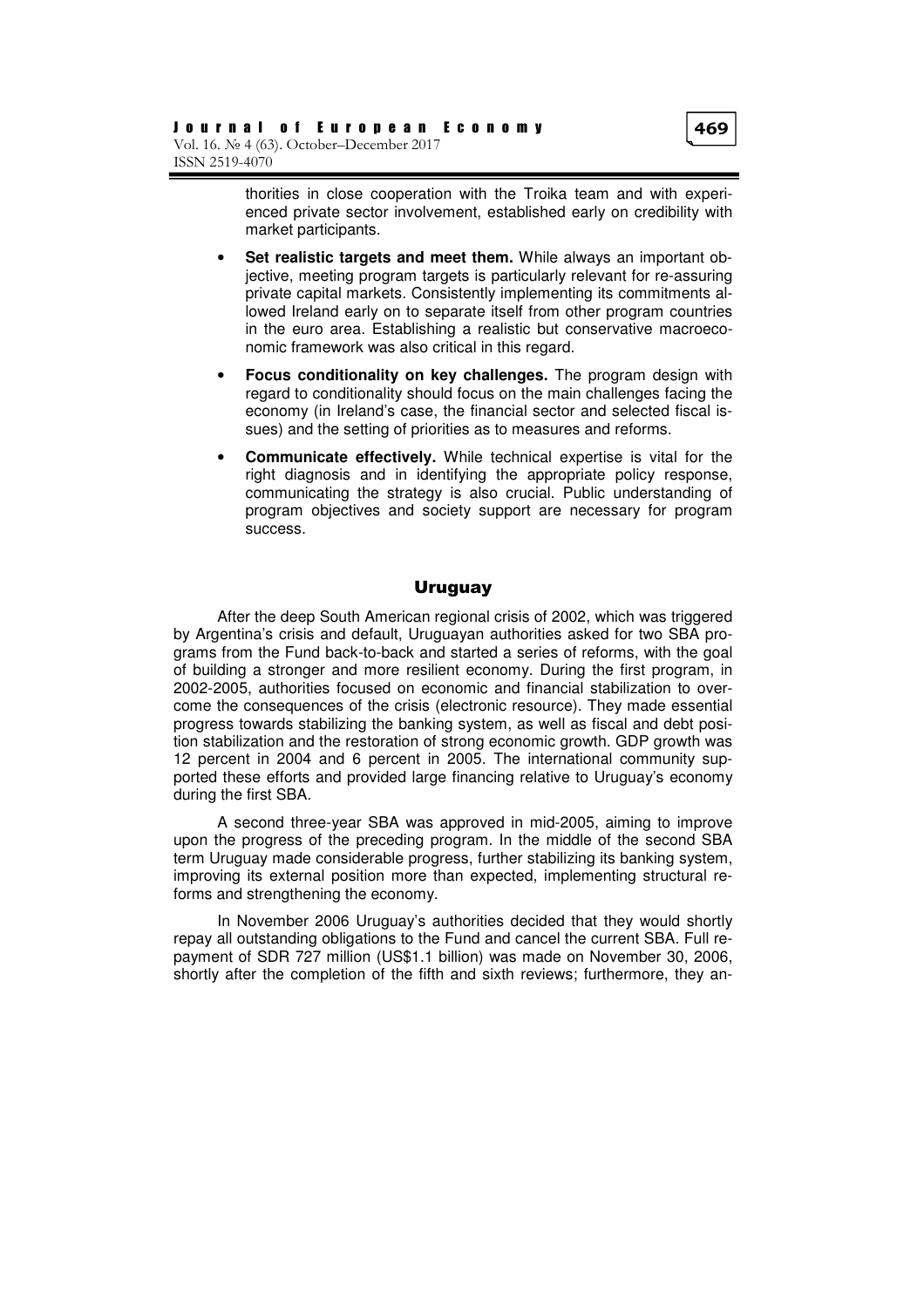nounced that Uruguay would not be making any associated purchases. The authorities' motivation for requesting the completion of the pending reviews was closure – a final review to confirm policy performance and signal commitment to macroeconomic stability and structural reform beyond the timelines and deadlines of Fund conditionality.

Economic outcomes were remarkable. GDP growth was greater than expected and was projected to reach around 6 percent in 2006, two points higher than envisaged in the program. Inflation, which had been pushed up by higher oil prices and drought, eased to 6 percent and remains within the programmed target range. Capital inflows and renewed market access have permitted a substantial increase in net international reserves, which currently exceed the level programmed for the end of the arrangement in 2008. Monetary and fiscal policies have been implemented in accordance with the program. All quantitative performance criteria were met through end-September, except for the ceiling on public debt (while gross debt was higher than programmed, reflecting faster than expected access to market borrowing, net debt was not) (electronic resource). In the structural area, there was progress in financial sector reforms and, most importantly, the long-awaited tax reform. Uruguay's success was based on the implementation of a complex and consistent reforms package.

In the fiscal area, the government had submitted to Congress a five-year spending plan, complete with revenue projections and deficit targets consistent with the program's fiscal targets. The plan was approved. Authorities prepared and – following approval by Congress – implemented comprehensive tax reform. They also began to implement the first stage of pension reform, designed for the military and for bank employees.

In the financial sector Uruguayan authorities passed through Congress and started to implement three important laws meant to extend appropriate autonomy to the central bank, strengthen the regulation of the financial system and provide a suitable bank resolution framework.

Monetary authorities also adopted an action plan to address the financial situation of BHU (a big mortgage bank) consistent with minimizing systemic risks and contingent fiscal costs. NPL was decreased and the banking system, including BHU, was adequately capitalized.

The authorities prepared an agenda for growth-enhancing reforms (including a timetable) and proceeded with their implementation. Meanwhile, Congress approved a bankruptcy law.

The authorities also created a private-sector relations office at the Ministry of Economy and Finance (MEF) and secured the adoption of a detailed plan to strengthen government procurement procedures.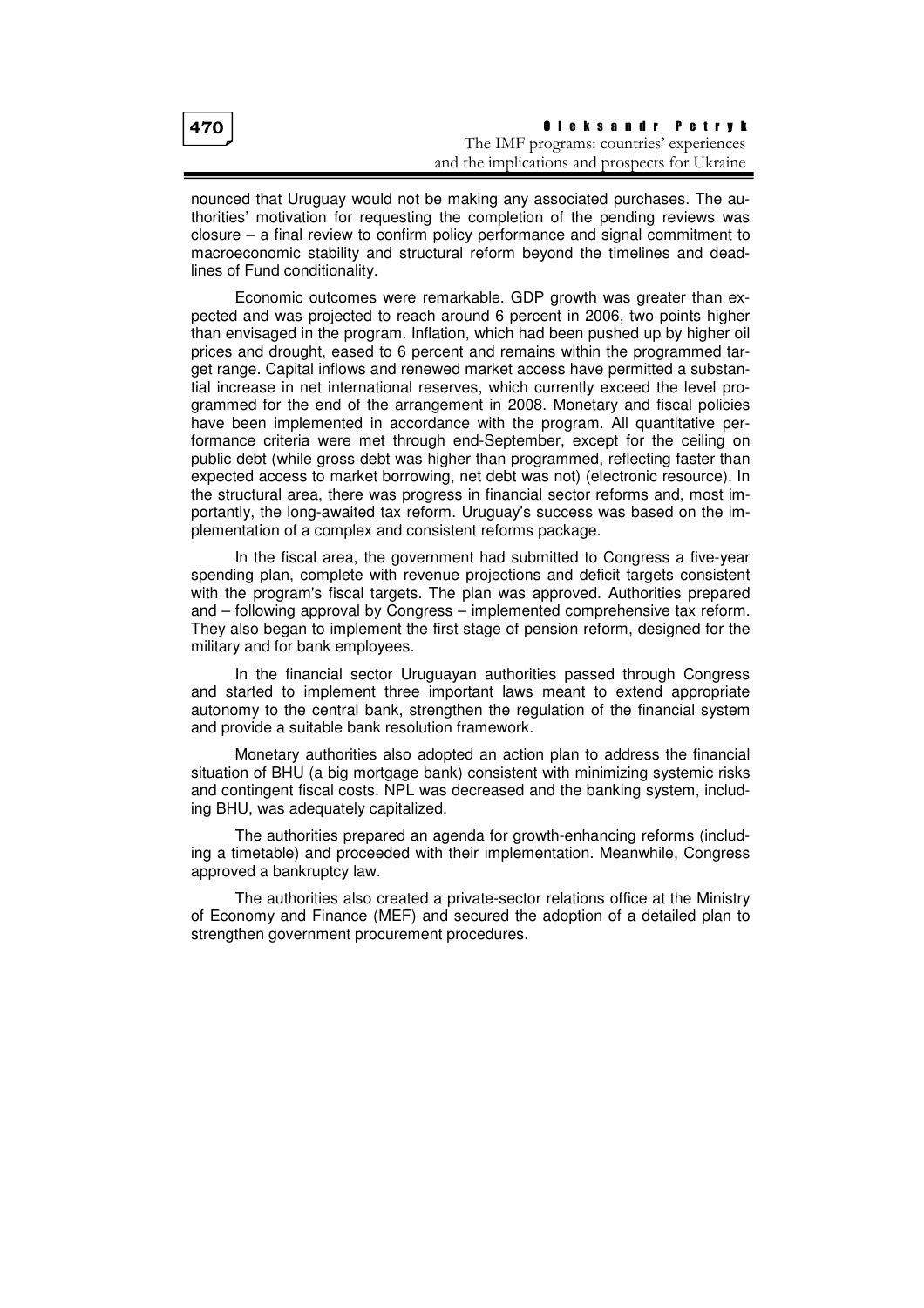#### Romania

Following the crisis of 2008–09 Romania had one of the lowest levels of per capita income in the region and a notably slow pace of convergence compared to its peers. In order to boost investment and restore economic growth the country's authorities focused on macroeconomic stabilization and structural reforms. In particular, the low efficiency of the main network industries (primarily energy and transportation) and, more generally, of the sizable SOE sector were, together with poor governance, the most evident problems hindering Romania's growth prospects.

Romania requested a Stand-By Arrangement (SBA) in order to restore market confidence by eliminating fiscal and external imbalances, while launching a package of reforms to achieve medium-term fiscal sustainability. The SBA was approved in May 2009, with an exceptional access of SDR 11.443 billion, equivalent to 1,110.8 percent of quota – one of the largest in Fund history at the time, with co-financing from the EU (electronic resource). The program sought to stabilize the Romanian economy through a significant reduction in fiscal and external imbalances and the strengthening of the financial sector. The strong fiscal structural component aimed to improve long-term fiscal and external sustainability.

Large front-loading, strong ownership, the correct prioritization of reform and a flexible program design were the main components of a successful implementation of the program's first phase. The rapid restoration of market confidence and he return to financial market access also supported the program. Finally, the program achieved its main objectives – strong fiscal adjustment, sustainable improvement of the banking system and a well-balanced monetary policy of the Central bank, which helped to quickly increase international reserves. Medium-term fiscal sustainability was anchored by the obligation under the EU's Stability and Growth Pact. All reviews under the SBA were successfully completed, with the exception of a delay in the completion of the second review.

However, an uncertain external environment, combined with the need for further fiscal adjustment, still posed significant risks to the country's financial stability and economic recovery, at a time when initial repayments to the Fund were coming due.

Despite successful stabilization Romania, needed more deep structural reforms and faster adaptation to EU conditions.

In March 2011, Romania requested a successor Stand-By Arrangement (SDR 3.1 billion, 300 percent of quota), in order to continue the economic adjustment initiated under the 2009 SBA.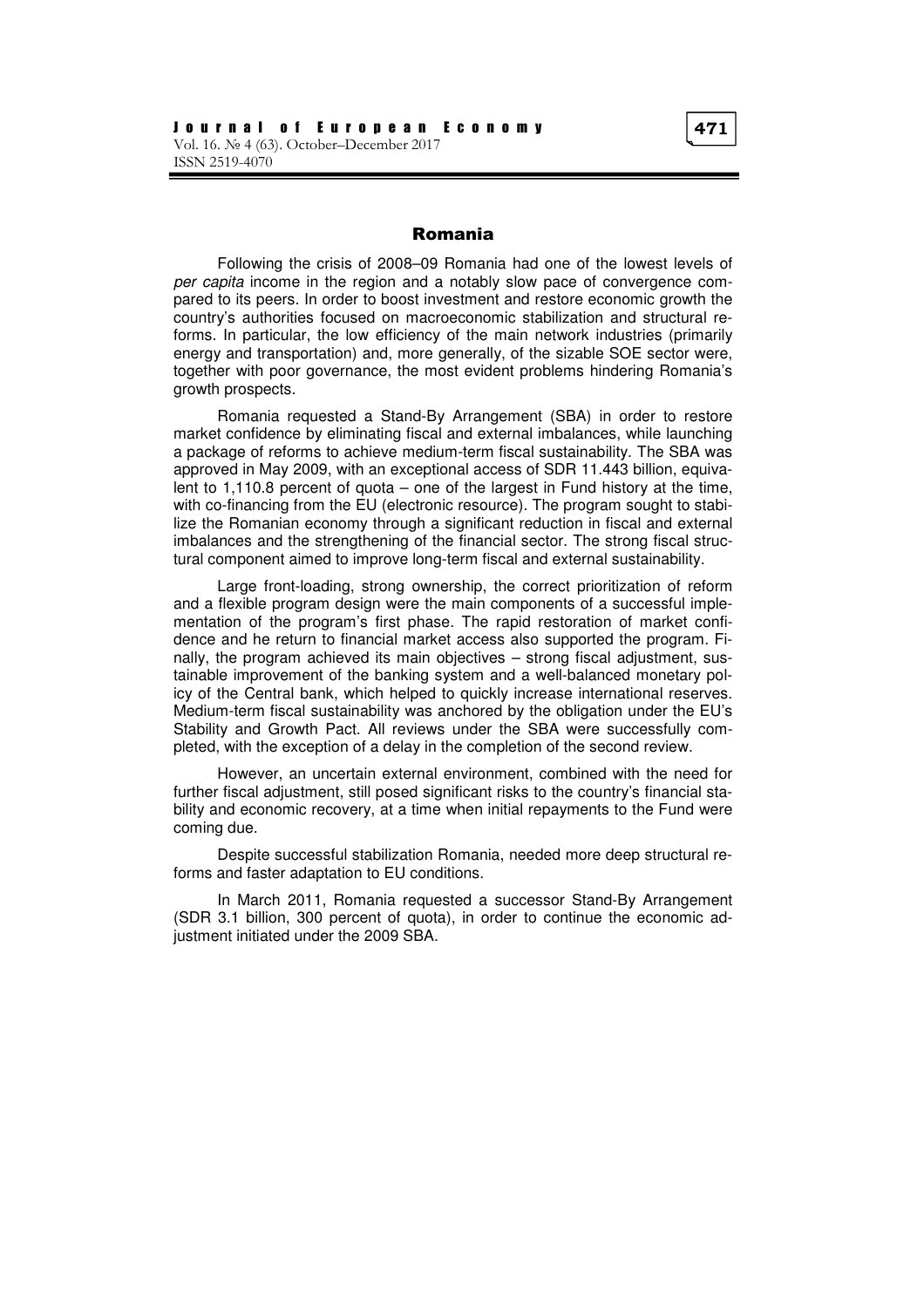| 472 | Oleksandr Petrvk                               |
|-----|------------------------------------------------|
|     | The IMF programs: countries' experiences       |
|     | and the implications and prospects for Ukraine |

The key objectives of the new program were to create precautionary safeguards against external shocks, to continue fiscal consolidation and boost structural reforms. The program objectives were supported also by the European Union.

As a whole, the second SBA was as successful as the first in preserving macroeconomic stability and advancing economic adjustment; progress on the structural reform agenda, however, was uneven (electronic resource). Despite a complex political situation and a more challenging external environment than initially envisaged, sustained fiscal consolidation efforts allowed Romania to exit the EU Excessive Deficit Procedure (EDP) in 2013. Although Romania, in general, achieved progress, some problems remained. Particularly, progress towards reforming the SOE sector and improving governance was limited, while political instability had a negative effect on further structural reform implementation.

#### 5. Ukraine

#### SBA 2008 and SBA 2010

After the deep downturn during the global financial crisis of 2008-09, Ukraine's economy started a moderate recovery, while facing significant financing and adjustment needs. In 2009 Ukrainian GDP contracted by 15 percent, the domestic currency, the Hryvnia, devalued by around 60 percent, declining confidence in the currency and the banking system led to a mass outflow of deposits. Ineffective state institutions and weak policy implementation exacerbated the already difficult economic situation. In early November 2008 Ukraine received exceptional access support under a front-loaded two-year SBA. The program was designed to include compromises that took into consideration the extreme circumstances – lack of time, a low level of ownership and weak institutional governance. The main objectives of the program were to quickly stabilize the banks and secure adjustments of the high macroeconomic imbalances. Together with the difficult economic environment, the program's implementation was exacerbated by sharp political divisions, an extremely weak institutional capacity and a high level of corruption. Only two of the envisaged eight reviews were completed. The 2008 program went off track in the fall 2009, as commitment weakened ahead of the January 2010 presidential elections and fiscal policy diverged further from program objectives. Short-term stabilization was achieved; mediumterm objectives, however, lagged. The banking system stabilized, sovereign default and government arrears to households were avoided, but fundamentals and unperformed state institutions stalled. Key lessons to be taken from the failure of the 2008 SBA program were: a lack of ownership and weak medium- term structural reforms performance. The banking system remained fragile. Exchange rate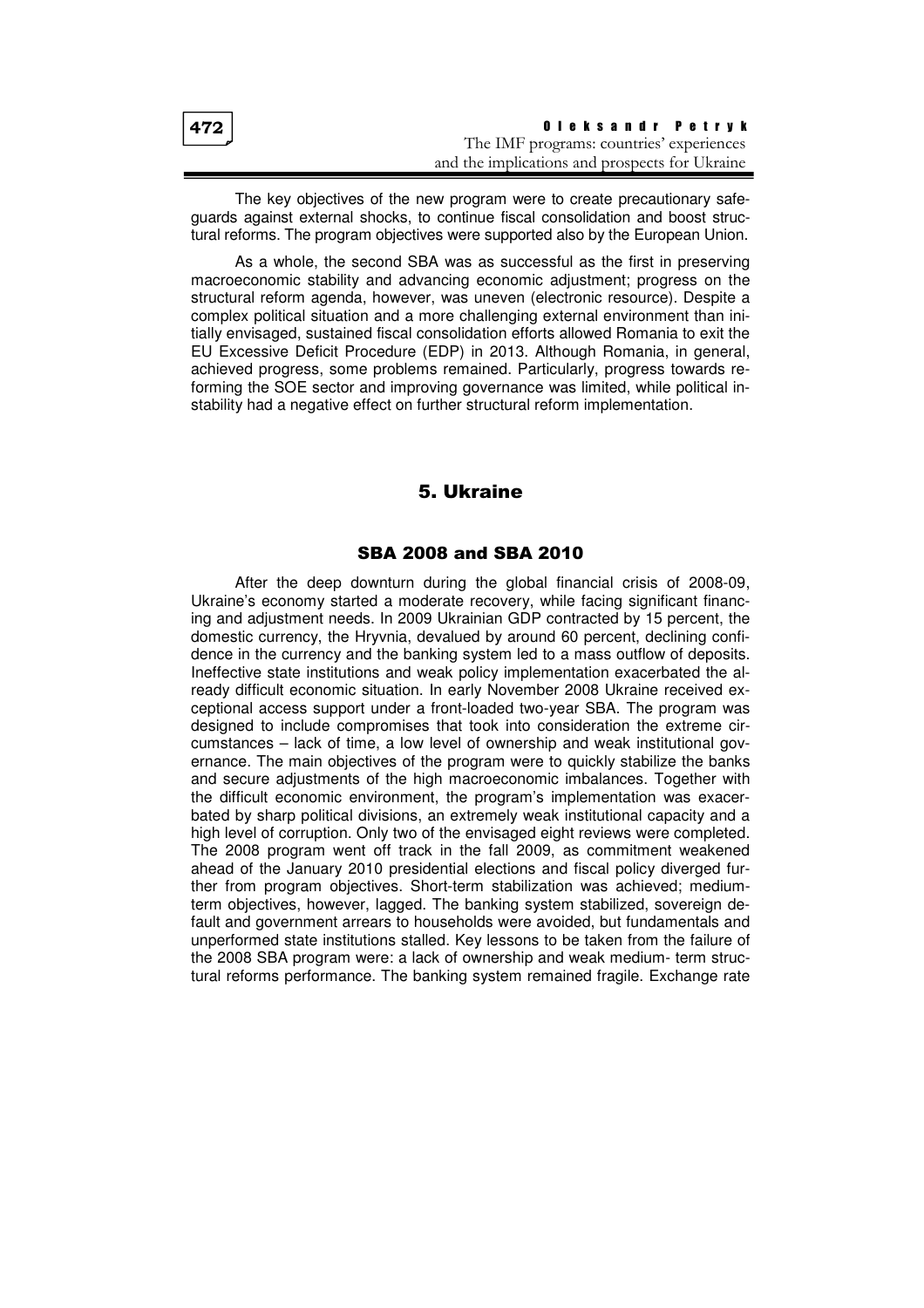policy rapidly returned the local currency to a de-facto peg at the new level of around 8 hrivnia per dollar, after devaluation by 60 percent. Because of an absence of energy sector, social, fiscal and pension reforms, fiscal deficit quickly widened again, same as the current account after the attenuation of devaluation effect.

In early 2010 the new government again reached agreement over exceptional access to Fund resources, a new 29-month SBA (SDR10 bln. or 729 percent of quota). The program was approved in line with the Board's decisions on modified exceptional access criteria. The key objectives of the new program were to restore banking sector soundness, introduce a more flexible monetary policy framework, restore market confidence and consolidate external and public sector balances, with particular focus on energy sector reform, increasing the country's resilience to shocks and bolstering the financial sector. The SBA also aimed to restore confidence in fiscal sustainability by reducing the general government deficit through a combination of revenue and spending measures, a reduction in Naftogaz's deficits through energy tariff increases (gas and heating) and structural fiscal reforms. To increase the country's resilience to shocks, the program envisaged an increased focus on domestic price stability (with an eventual move towards inflation targeting) and greater exchange rate flexibility, which could serve as a first line of defense against external shocks.

Key structural non-performed reforms of the 2008 SBA remained relevant and were incorporated into the new program, as prior actions (electronic resource) had focused on fiscal consolidation, energy tariffs, central bank independence and restoring and safeguarding banks' soundness through recapitalization and strengthened supervision. The main objective of the program was to return public finances onto a sustainable path. Three reforms were at the core of medium-term fiscal consolidation strategy: (i) budget reform, including public expenditure optimization and public administration and tax reform, (ii) energy sector reform, which cutting the financing of Naftogaz from the state budget and (iii) pension reform that might help ease social expenditure burden on the budget. The program sought to protect social assistance spending for the poor and public investment, in order to avoid stymieing the nascent recovery.

Although some initial stages of sectoral reforms were completed successfully and temporary macroeconomic stabilization of the economy as whole was achieved, Ukrainian authorities delayed or even stopped completed the next steps of critical reforms, including pension reform, the establishment of an automatic VAT refund process, and raising energy tariffs. Bank restructuring remained incomplete and banking system continued to be characterized by regulatory forbearance and weak enforcement of existing laws and regulations. Despite the *de jure* official shift in the NBU mandate under the program, the monetary policy framework did not change throughout the program and the exchange rate de facto remained the nominal anchor.

Resistance to raising energy tariffs and implementing necessary fiscal adjustment measures prevented the completion of the second review. After this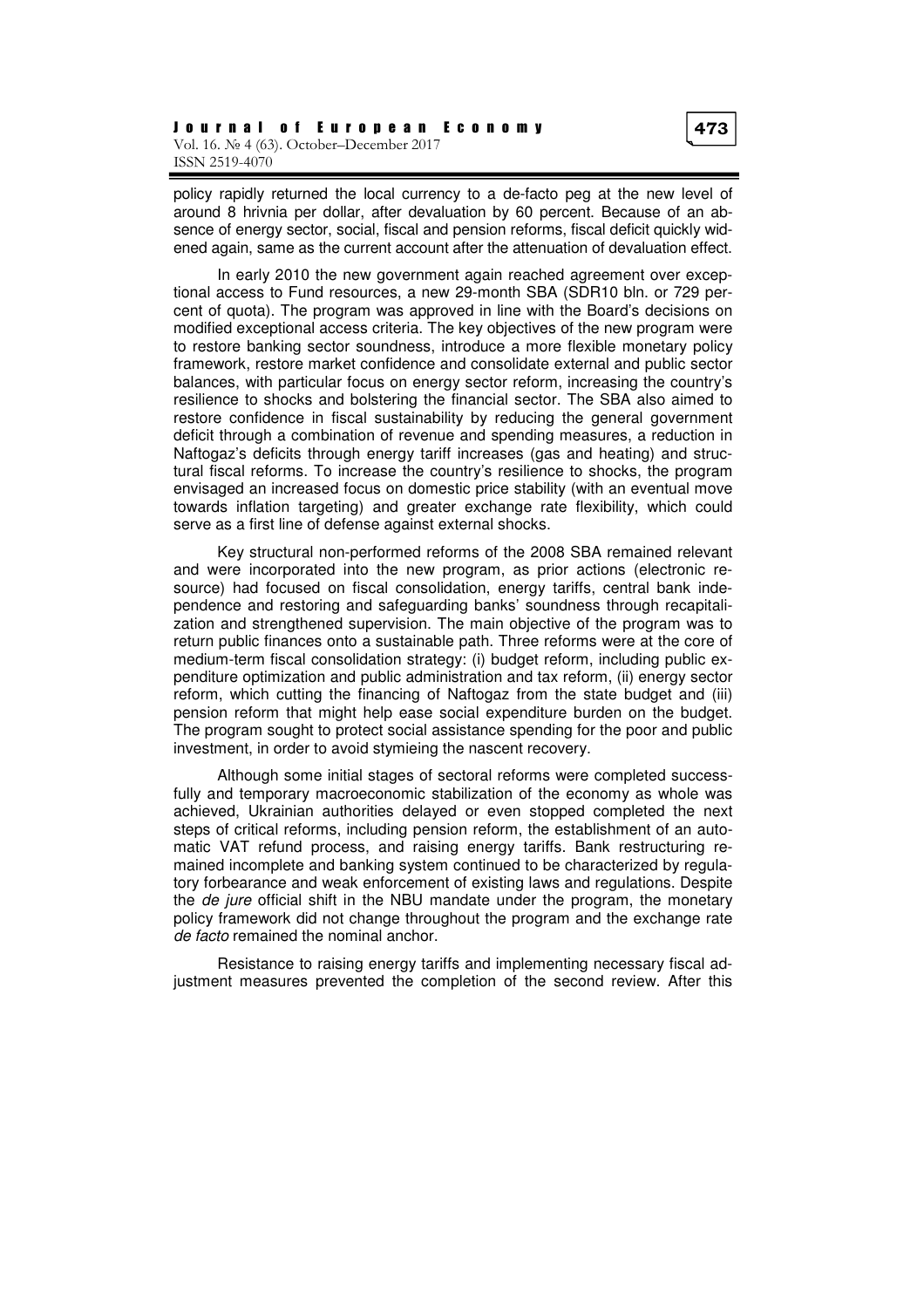| 474 | Oleksandr Petryk                               |
|-----|------------------------------------------------|
|     | The IMF programs: countries' experiences       |
|     | and the implications and prospects for Ukraine |

failure in 2011, the general government deficit outturn in 2012 was 4.5 percent of GDP, 2 percentage points higher than originally programmed (and 2.7 percentage points higher than the revised deficit target proposal discussed in 2011). Consequently, the program's main fiscal objective – putting public finances on a more sustainable footing – was not realized and the foundation for sustained growth were still missing.

Despite some separate achievements under the 2010 SBA program, the overall results were disappointing. With the program going off-track due to a lack of ownership and weak governance (electronic resource). Like most previous Fund programs in Ukraine, the 2010 program went off-track before completion.

#### SBA 2014

After the Maydan events and with new political forces coming to power, Ukraine faced a severe contraction of economic activity, challenges from the fiscal and debt situation, financial turmoil and the loss of access to foreign financial markets. But more challenging for the country was Russia's annexation of the Crimea and the start of military tensions in the East of the country. An overvalued exchange rate, a substantial budget deficit and sizable losses in the energy sector had put Ukraine on a highly unsustainable course, with a large and rising current account deficit and a rapid loss of foreign exchange reserves. Under these circumstances, with significant external and public sector payments falling due, mounting pressure on the hryvnia and reserves at critical levels, the NBU allowed the exchange rate to float in February 2014. (See Table 1).

The sharp devaluation of the hryvnia heightened uncertainties and geopolitical risks weakened bank and corporate balance sheets, triggered bank deposit withdrawals and fueled capital flight. Under these circumstances, Ukraine requested a 24-month SDR 10.976 billion (about \$17 billion, which covered over 60 percent of Ukraine's financing needs) exceptional access Stand-By Arrangement (SBA) in April 2014 (electronic resource)The approved level of access under the SBA was «exceptional,» in that it exceeded the Fund's normal access limits. Additionally, Ukraine also requested financial assistance from the international community in order to meet its financial obligations, including repayments to the Fund. Under the program, nearly \$15 billion was pledged by other official creditors; Fund staff projections foresaw Ukraine regaining access to market financing in later program years.

The SBA focused on stabilizing the macroeconomic situation, implementing structural reforms to strengthen governance and transparency and laying the foundation for robust and balanced economic growth over the longer term. Reforms were aimed at achieving external sustainability, ensuring financial stability, fixing public finances, rationalizing the energy sector and improving the business environment.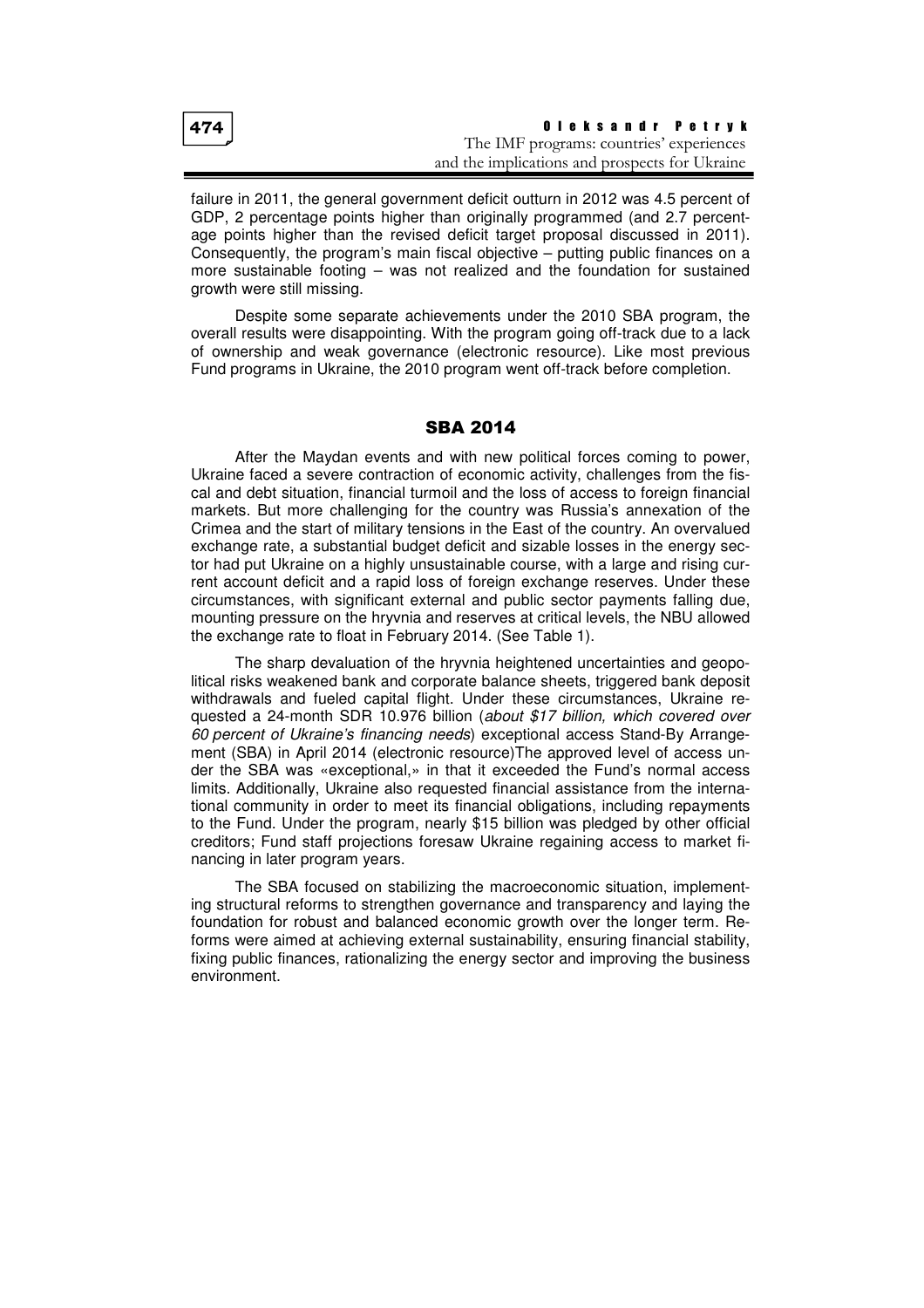#### Table 1

#### **Ukraine: main macroeconomic data**

Common information: population around 42 mln. GDP per capita (current prices): \$2,087, GDP per capita (by PPP): \$8,230 unemployment – 9,0 percent. Relation with IMF: four-year arrangements under Extended Fund Facility (EFF) in amount of SDR 12.348 bln. (\$17.5) or 614% of quota. Quota in the Fund: SDR 2,011.8 (0.42% from total), total credit outstanding the Fund: SDR 8.893.7 bln. (\$12.526 bln.) on Aug 31. SDR=\$1.41

|                                                                                                  | 2014    | 2015    | 2016   | 2017   | 2018   | 2019   | 2020   | 2021   |
|--------------------------------------------------------------------------------------------------|---------|---------|--------|--------|--------|--------|--------|--------|
| Real GDP<br>growth $(\%)$ :                                                                      | $-6,6$  | $-9,8$  | 2,3    | 2,2    | 3,2    | 3,5    | 4,0    | 4,0    |
| Inflation<br>(eop %):                                                                            | 24,9    | 43,3    | 12,4   | 14,4   | 7,0    | 6,0    | 5,0    | 4,0    |
| Fiscal bal-<br>$ance*$<br>$(\%$ GDP)                                                             | $-4,5$  | $-1,2$  | $-2,2$ | $-2,4$ | $-2,5$ | $-2,3$ | $-2,1$ | $-2,0$ |
| Public debt &<br>guarantee<br>(% GDP):                                                           | 70,3    | 79,3    | 81,2   | 79,9   | 85,3   | 78,1   | 71,6   | 65,6   |
| Current ac-<br>count<br>(% GDP):                                                                 | $-4,2$  | $-0,3$  | $-3,6$ | 4,0    | $-3,0$ | $-2,4$ | $-2,3$ | $-2,9$ |
| FDI (% GDP):                                                                                     | 0,2     | 3,3     | 3,6    | 1,7    | 2,5    | 3,3    | 3,6    | 3,4    |
| Total external<br>debt (% GDP)                                                                   | 95,4    | 130,0   | 123,8  | 119,8  | 126,3  | 114,3  | 104,6  | 95,8   |
| Official re-<br>serves (months<br>of imports)                                                    | 1,8     | 3,1     | 3,4    | 3,7    | 5,8    | 5,4    | 5,2    | 5,0    |
| Exchange rate<br>(ave)                                                                           | 15,8    | 24,0    | 26,6   | 27     | 30,7   | 31,6   | 31,0   | 31,7   |
| Real effective<br>exchange rate<br>(% change)<br>2017-2021<br>IMF's and<br>NBU's as-<br>sessment | $-20,9$ | $-11,2$ | 0,2    | 0,4    | 1,6    | 4,0    | 3,0    | 3,5    |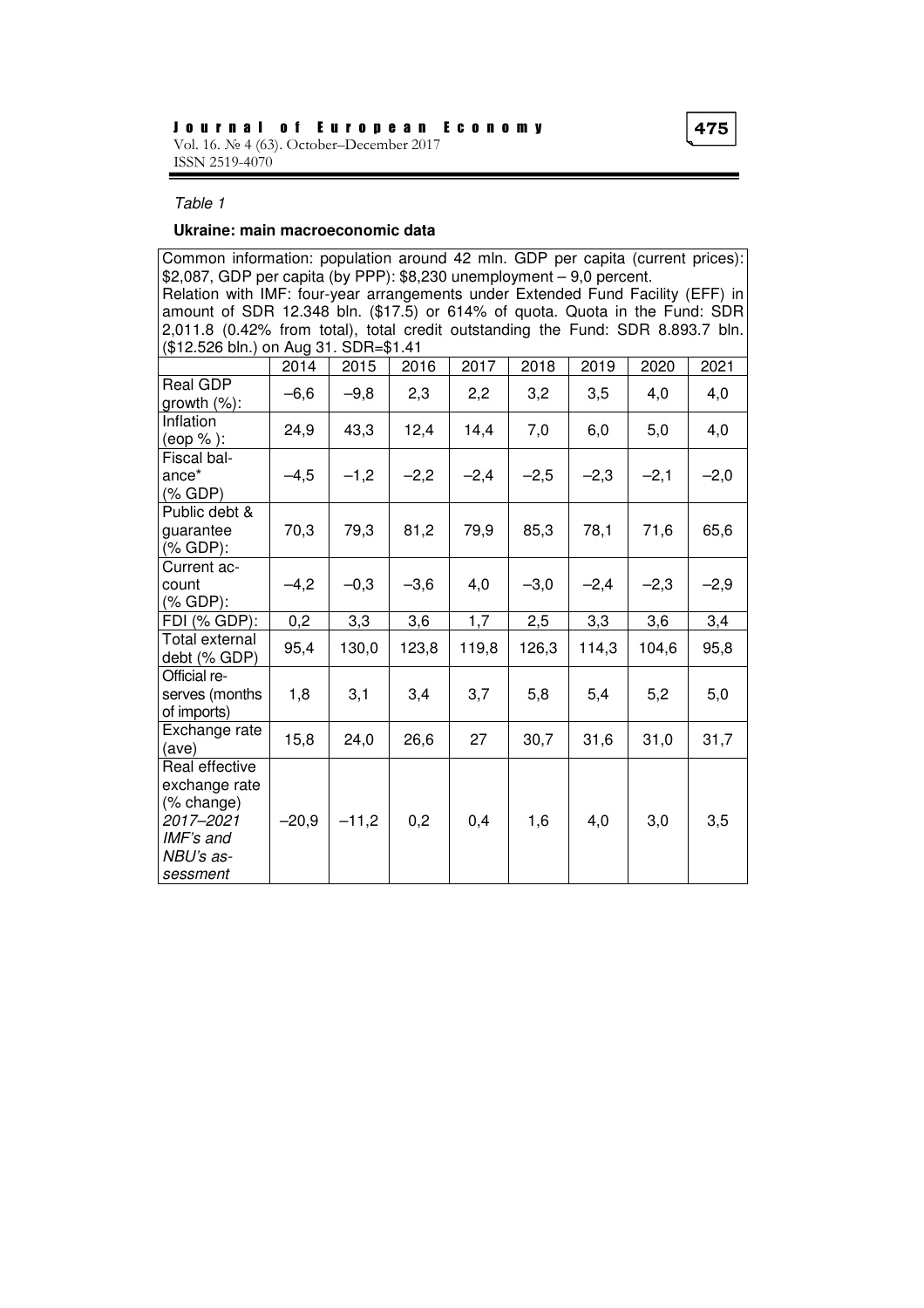| 476 | Oleksandr Petryk                               |
|-----|------------------------------------------------|
|     | The IMF programs: countries' experiences       |
|     | and the implications and prospects for Ukraine |

The program had relatively more upfront structural conditionality, including 12 prior actions upon approval, to strengthen implementation by taking into account Ukraine's poor track record under past arrangements. The fiscal objectives were broadly appropriate, aiming to maintain priority spending and initiating medium-term fiscal adjustment. Priority actions in the financial sector were to assess bank solvency and resilience through stress-testing for the top 50 banks, provide liquidity to solvent bank if necessary, restore a strong supervisory and regulatory framework and improve the banks' capacity to resolve NPLs. The SBA also aimed to gradually eliminate Naftogaz losses by implementing staged tariff increases and improving payment discipline. To mitigate the price shock on households, the tariff increases were appropriately accompanied by measures to protect the most vulnerable. A dispute between Naftogaz and Gazprom in early 2014 further weakened program buffers; however, Ukrainian authorities negotiated in **good faith** and met program pre-conditions.

Despite the fragile political equilibrium and the continuation of conflict in the East, meaningful and difficult reform steps under the program were nevertheless undertaken.

The first stage of energy tariff increases was implemented successfully; commendable progress was made in improving Naftogaz governance and finances. A flexible exchange rate was maintained, albeit with occasional interventions. In the financial sector, tangible steps were taken to identify weaknesses in banks and several were decisively resolved. The authorities' comprehensive diagnostic study on corruption and governance helped lay a strong foundation for reforms. Although the SBA was short-lived and did not achieve many of its goals, it served as an anchor for economic policies in a difficult and uncertain economic and political situation.

Financing needs ballooned towards the end of the program, ultimately making the program objectives unachievable within its timeframe. The Fund recognized at that stage that Ukraine's financing needs would be larger and more protracted than covered under the SBA, requiring deeper structural reforms and a debt restructuring operation to ensure sustainability. To that end, the SBA was replaced with the EFF, which included additional financing and a longer repayment period. The international community also provided additional financing and the authorities started debt restructuring talks with Ukraine's main creditors.

#### SBA 2014 was replaced by IFF 2015

After macroeconomic stabilization under the SBA, Ukraine initiated a package of deeper and more comprehensive reforms. In the very unstable sociopolitical situation, authorities took the first steps in towards fiscal adjustments, which included restructuring of the energy sector, increases in energy tariffs and cuts in unproductive budget expenditures. The NBU introduced a flexible ex-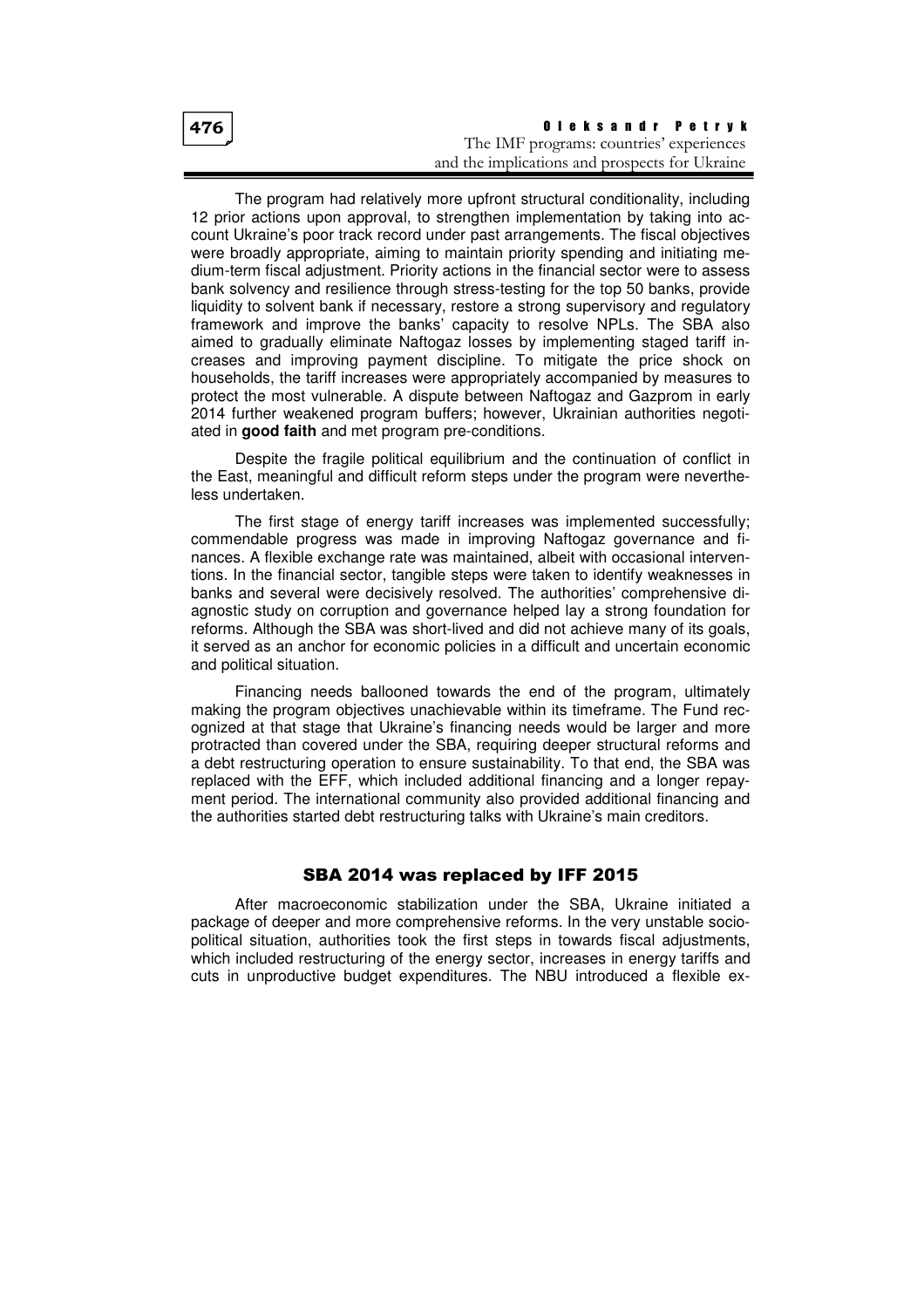#### J o u r n a l o f E u r o p e a n E c o n o m y Vol. 16. № 4 (63). October–December 2017 ISSN 2519-4070

change rate regime and stabilized the financial system. However, geopolitical and economic shocks pushed real GDP into a decline, while a drop in prices for Ukraine's main export items led to a deterioration of its current account. An escalation of the conflict in the East during the first year of the SBA led to a significant loss of investor confidence and disrupted industrial production and export capacity. Capital outflow depleted foreign reserves and led to sharp exchange rate depreciation and a widening of the financial gap. Banks again came under increasing pressure; the public debt dynamic worsened. In this situation Ukraine needed a new economic reform program to restore stability and lay the basis for robust growth over the medium term. In the first quarter of 2015 Ukraine requested support to an Extended Arrangement under EFF. Its authorities saw the EFF program as a way to improve the policy mix in order to return to sustainable economic growth and extend the comprehensive structural reform agenda (electronic resource).

In particular, policy would focus on:

- securing financial stability, including the implementation of a new flexible exchange rate policy framework and a strategy to strengthen banking system soundness (recapitalization, the liquidation of related party lending and resolution of impaired assets);
- Strengthening public finances, which would in turn support fiscal consolidation in coming years. Together with energy sector reforms and the announced debt operation, this would reduce fiscal imbalances and achieve public debt sustainability with high probability. Social protection schemes would be revamped to protect the poorest and alleviate social costs.

Advancing structural reforms designed to improve the business climate, attract investment and enhance Ukraine's growth potential. Energy sector reforms were to include Naftogaz restructuring; governance reforms, including anticorruption and judicial measures, deregulation and tax administration reforms; comprehensive pension reform and reforms of state-owned enterprises to improve corporate governance.

The continued success of the new EFF program was also important from point of view of improve Ukraine's credibility, which had suffered when previous programs were not brought to an end and objectives left unmet.

On March 11, 2015 IMF Executive Board approved a four-year extended arrangement under the Extended Fund Facility for Ukraine. The arrangement amounts to the equivalent of SDR 12.348 billion (about US\$17.5 billion, 900 percent of quota) and was approved under the Fund's exceptional access policy. The Board also took note of Ukraine's decision to cancel the Stand-By Arrangement (SBA) that was approved on April 30, 2014. The approval of the extended arrangement under the EFF enables the immediate disbursement of SDR 3.546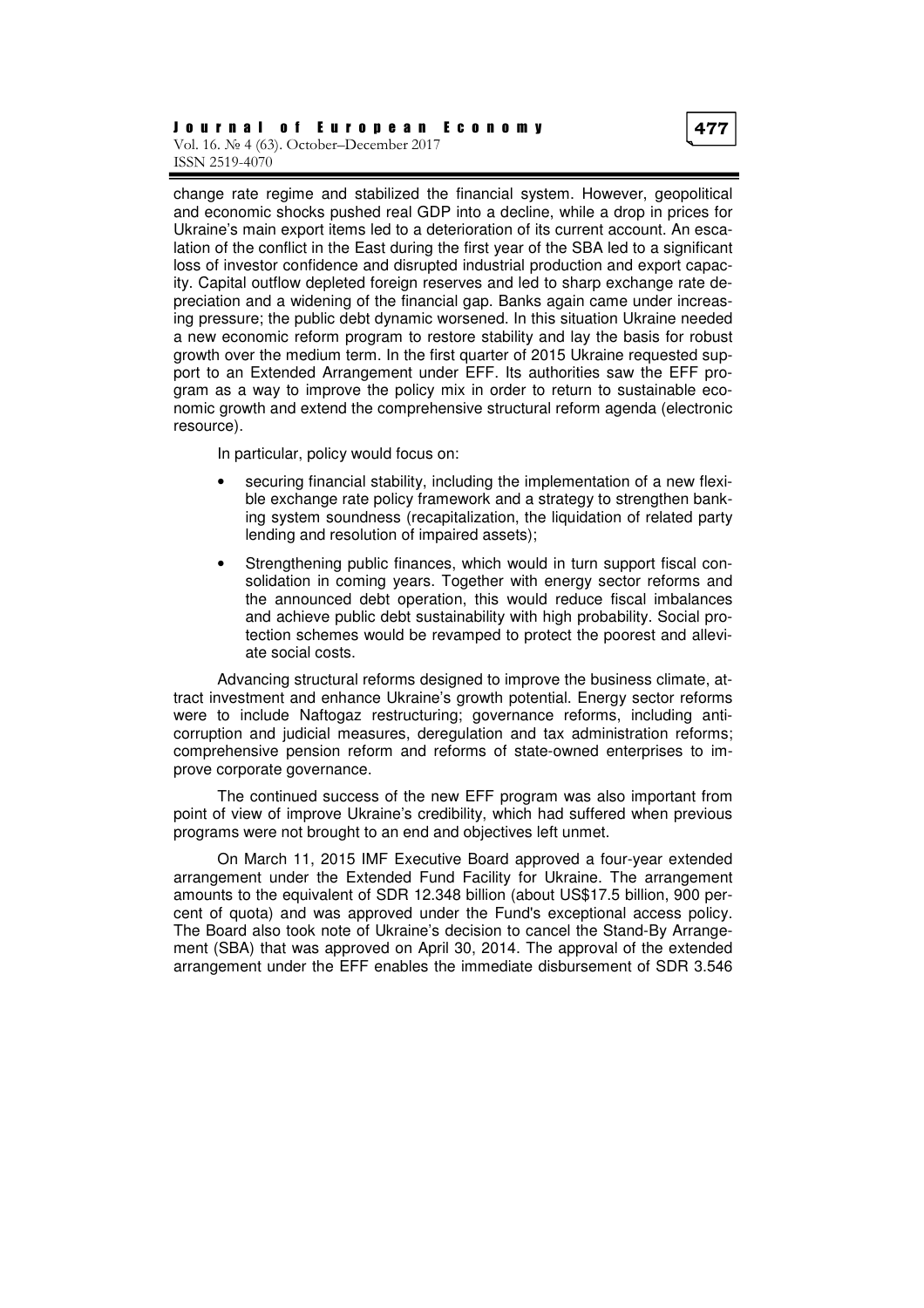#### O l e k s a n d r P e t r y k The IMF programs: countries' experiences and the implications and prospects for Ukraine

billion (about US\$5 billion), with SDR 1.915 billion (about US\$2.7 billion) being allocated to budget support. The Board of Directors emphasized (electronic resource): «The program is subject to exceptional risks, especially those arising from the conflict in the East, which may affect the country's ability to sustain stabilization efforts and deliver the structural overhaul needed to resume growth. On the other hand, the crisis provides an opportunity for the government to make a decisive break from the past and implement reform-oriented and sustainable policies with strong ownership. The implementation risks are being mitigated by a critical set of measures adopted as prior actions and by securing broad political support for program objectives and policies. These should help unlock sizable international official assistance and private capital inflows». The program was based also on strong international assistance and partial public debt restructuring to narrow the wide financial gap and use these resources for restoring economic growth.

After the program began, encouraging signs emerged. The exchange rate stabilized, domestic-currency retail deposits began increasing, the pace of economic decline slowed and the authorities made a strong start in implementing the economic program.

On July 31, the Executive Board completed the first review of Ukraine's Extended Arrangement under the Extended Fund Facility (EFF), thus opening the door to the disbursement of SDR 1,182.1 million (about US\$1.7 billion), which would bring total disbursements under the arrangement to SDR 4.72 billion (about US\$6.68 billion).

Five months into 2016 the macroeconomic situation in Ukraine has improved substantially. The economy has started to grow; inflation has fallen to single digits, while the overall balance of payments has been in line with the 2015 program. After a long delay associated with a late 2016 budget approval and following a government crisis, the Fund's mission Ukraine in May 2016 reached staff-level agreement with Ukrainian authorities for preconditions and policies. The second review under the EFF was approved in September 2016,. The staff noted considerable progress in restoring macroeconomic stability and shining structural reforms under difficult conditions. In December 2016 Ukrainian authorities nationalized the country's troubled largest commercial bank Pryvatbank, whose financial stability was at risk. This had been the main precondition for the third review of the EFF program, planned for March 2017. Nevertheless, acceleration of structural reforms and the fight against corruption continue to be crucial for achieving program objectives.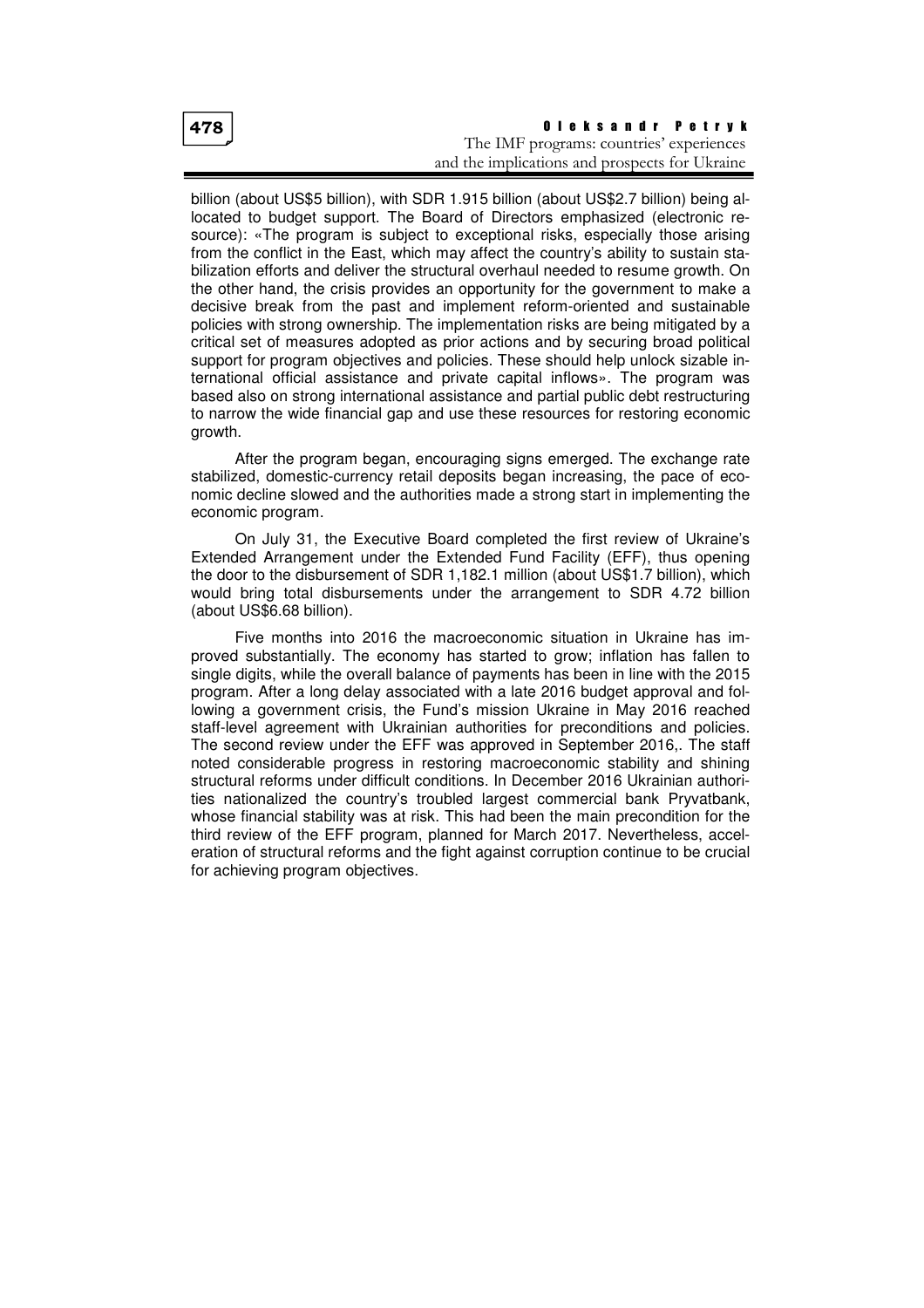## Conclusions

The complex program reforms agenda for Ukraine is necessity to accelerate inclusive economic growth (electronic resource) with strong fundamentals and macroeconomic stability support. Monetary policy could focus on the price stability with simultaneous efforts to rebuild foreign buffers.

Second pillar of Central bank activity is to support financial stability. Rapid restoring of banking system health and facilitating the massive lending to the economy are welcome. NBU's independence is key factor for it.

Pension system needs to reform drastically on sound financial basis. Tax reforms should focus more on the tightening tax collections with simultaneous simplification of the tax regime instead sharp tax cuts. The energy prices should be oriented on the market level to be protected against high energy subsidies from government budget to real sector.

Also, the acceleration of structural reforms and the fight against corruption, namely the introduction of land reform, privatization of loss-making state-owned enterprises and the creation of an anti-corruption court, continue to be crucial for the next revision and achievement of the program's goals in general.

### References

- 1. IMF factsheet IMF Quotas, 2017, http://www.imf.org/About/Factsheets/ Sheets/2016/07/14/12/21/IMF-Quotas?pdf=1.
- 2. Crisis Program Review, SM/15/277, IMF, Washington DC.
- 3. Petryk, O. (2013). Main Aspects of Macroprudential Policy in the Modern Reality, Herald of the National Bank of Ukraine, №9 (211), NBU, Kyiv.
- 4. Petryk, O., Batkovskyi, V. (2014). Financial programs of the International Monetary Fund for providing financial assistance to countries, Herald of the National Bank of Ukraine, N 6 (220), NBU, Kyiv.
- 5. Mohsin, S. Khan, Sunil Sharma, (2001). IMF Conditionality and Country Ownership of Programs, IMF Working paper, WP/01/142, IMF, Washington DC.
- 6. Goldsbrough, D., (2015). Independent Evaluation Office of the International Monetary Fund Review of Ex Post Assessments of Countries with Longer-Term Program Engagement and of Ex Post Evaluations of Exceptional Access Arrangements, IEO Background Paper, BP/15/01, IMF, Washington DC.
- 7. IMF Financial Operations -170 pages, IMF, Washington DC.